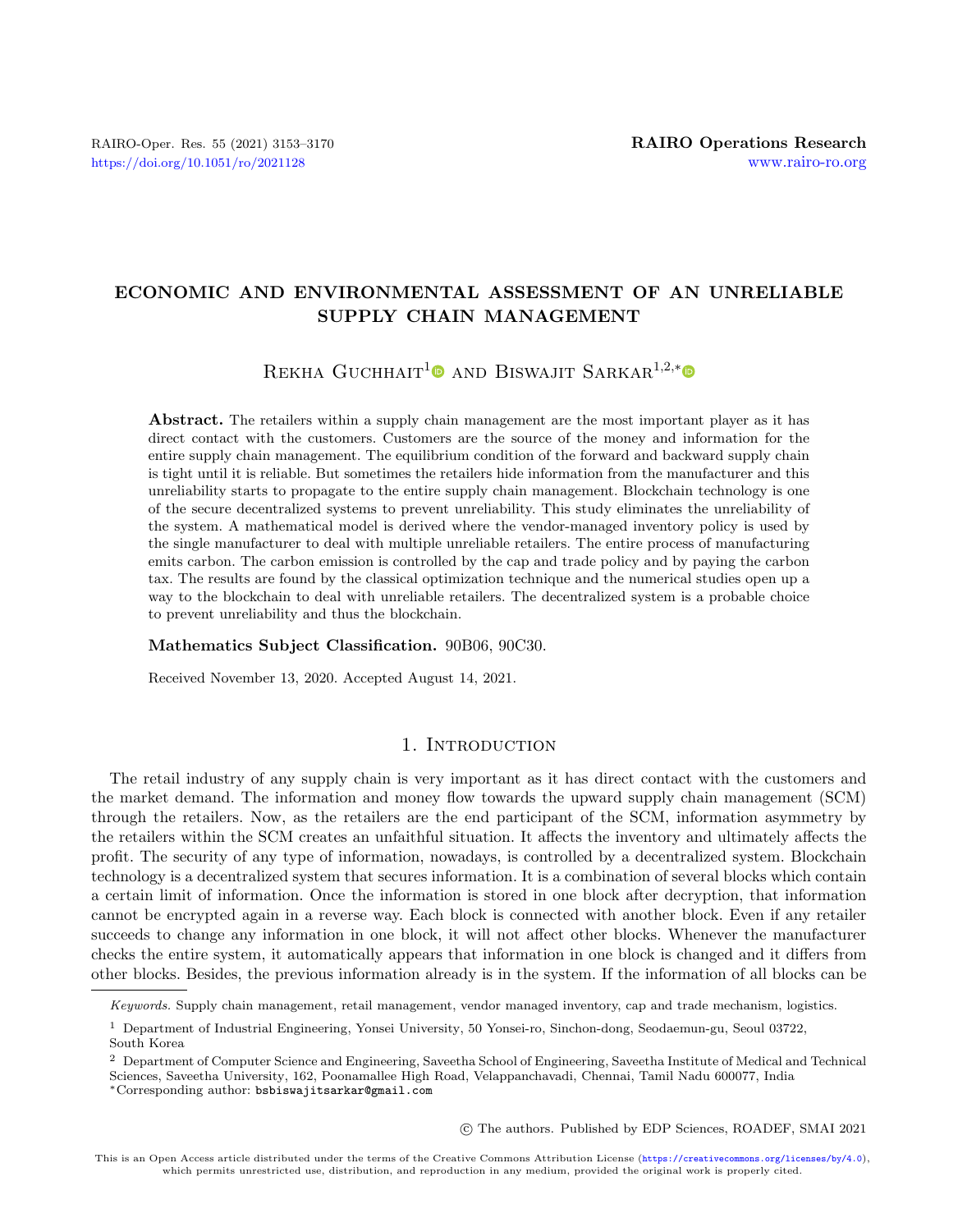

<span id="page-1-0"></span>Figure 1. Framework of the study.

changed for changing information in one block, then only the entire system will change. But, this is next to impossible due to its decentralized nature and encryption policy.

The information asymmetry can be removed by blockchain technology. Besides, as retailers are unreliable in nature, the manufacturer uses vendor-managed inventory (VMI) policy for inventory control. The manufacturer retains the management of inventory through VMI. It gives the assurance to the manufacturer of not being cheated by the asymmetric information related to the inventory and the manufacturer can save the lost. VMI has an interesting feature of holding cost-sharing. This helps retailers to reduce their costs. Usually, the traditional policy gives more profit to retailers. Then the VMI policy fails to support the manufacturer viz., the manufacturer may not able to secure the inventory shrinkage. The revenue sharing policy ensures the profit of retailers in coordination policy. This makes the VMI policy effective.

The manufacturer collects the used items through backward logistics. Both forward and backward logistics are handled by the manufacturer. Distribution of the products to the retailers is managed by the forward logistics. The collection of used items are carried by the backward logistics process. The backward logistics depends upon the rate of collection of used products. It is not possible in reality that all the sold item can be collected, i.e., the collection rate will be 100%. Besides, this collection depends upon distances. All processes of the system emit carbon into the environment. Industries, nowadays, are concerned about the environment along with the profit. The cap and trade (CAPT) policy has the maximum emission limit (cap) for an industry. If the emission exceeds the limit, the industry needs to buy an extra limit. If the industry has some remaining limit of emission after use, the excess emission limit can be sold to other industries. It is called "Trade". It helps to track the total emission. Figure [1](#page-1-0) gives an outline of the study.

### 2. Literature review

A brief about the literature is given in this section.

#### 2.1. Supply chain management with strategies

Different SCM issues are discussed by researchers from a different perspective. Different strategies are used within the SCM. A three-echelon SCM with an advanced payment system was discussed by Lashgari *et al.* [\[16\]](#page-16-0).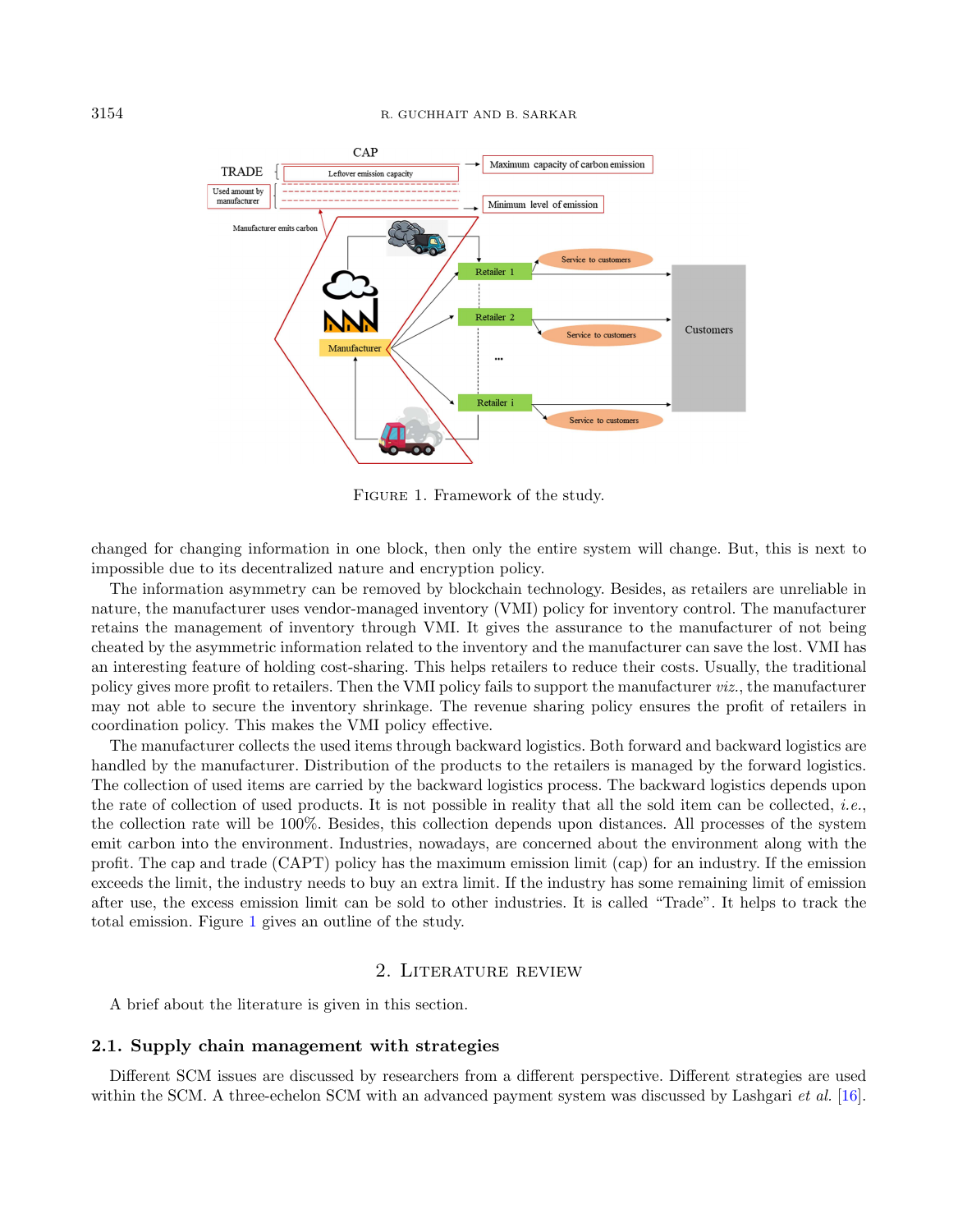Upstream- and downstream-payment policies were discussed by them. Whenever the SCM players are asymmetric in power, game strategies are used to decide the leader and follower of the SCM. A Stackelberg game policy was studied by Guchhait *et al.* [\[9\]](#page-16-1) where the demand was advertisement-driven. Later, Sadjadi and Alirezaee [\[25\]](#page-17-0) studied advertisement strategies for coordination-cooperative policies. Advertisement is always an interesting way to represent a product. But, still, there is uncertainty about the demand information, income, and environment also. Sarkar et al. [\[30\]](#page-17-1), Zhang and Chu [\[40\]](#page-17-2) discussed some uncertain situations about income and supply resources. Abdel-Aal and Selim [\[1\]](#page-16-2) used robust optimization for uncertain demand. Rezaei *et al.* [\[23\]](#page-16-3) discussed a robust supply chain where customer relationship was interpreted.

Sometimes it happens that the demand is a random variable that does not follow any known distribution function. That situation is handled by a distribution-free approach (DFA) which was invented by Scarf [\[31\]](#page-17-3). Later, that process was simplified by Gallego and Moon [\[7\]](#page-16-4). This process was used in several kinds of research (Moon et al. [\[18\]](#page-16-5), Guchhait et al. [\[10\]](#page-16-6)) to for the unknown random variable situation. Different inventory management systems are available for the proper management of inventory. VMI is one type of inventory management policy where the entire inventory of the system is managed by the manufacturer. Even the inventory is sent to the retailer, but it will be managed by the manufacturer (Taleizadeh *et al.* [\[35\]](#page-17-4)). Bazan *et al.* [\[5\]](#page-16-7) discussed the VMI and consignment stock (CS) for the restoration interruptions. Revenue sharing is another strategy of business that is used to maintain the ally within the SCM players. Heydari and Ghasemi [\[12\]](#page-16-8) used the revenue sharing policy for the remanufacturing system under an uncertain environment. A revenue-sharing policy for a closed-loop supply chain (CLSC) was discussed by Rezayat et al. [\[24\]](#page-17-5) to reduce waste management within the SCM.

#### 2.2. CAPT policy and carbon emission within the SCM

Carbon emission is a very natural thing in any industry. Carbon can emit from almost all units of industry. The environmental issue one of the prime concerns of any industry. Several researches are going on in different aspects. Taleizadeh et al. [\[34\]](#page-17-6) studied a CLSC where used products are collected. They used a price discount policy for the collection of the returned products. Another return policy for the used products is discussed by Taleizadeh *et al.* [\[33\]](#page-17-7). They used some policies to reduce carbon from the SCM. Sangal *et al.* [\[27\]](#page-17-8) discussed the carbon emission from a defective production system. They considered that the cost for the emission is used within the system. Li et al. [\[17\]](#page-16-9) investigated CAPT policy for vertical and horizontal cooperation. They found that asymmetric competition changes the bargaining power of an SCM. The CAPT policy for an online-to-offline (O2O) SCM was discussed by Ji et al. [\[13\]](#page-16-10). They compared the primary emission allowance with the CAPT capacity. Customers' low carbon preference was investigated by Ghosh et al. [\[8\]](#page-16-11) for a dual-channel SCM.

#### 2.3. Unreliability and information flow within the retail management

SCM is a collaboration of different players such as supplier, manufacturer, warehouse, and retailer. The number of players within an SCM is selected based on the size of the SCM. Now, it is not always possible that all players of an SCM will be loyal and reliable to each other. Some players may be unreliable and it starts to create problems for others, and finally for the entire system of the SCM. Information asymmetry between SCM players is one kind of unreliability. Information shortage, incomplete information, or hiding of information from one another are various kinds of unreliability issues. An asymmetric information flow was studied by Kegui et al. [\[15\]](#page-16-12) for an enterprize. They discussed the carbon emission issue for the running strategies. Information asymmetry for a mixed SCM was discussed by Mukhopadhyay et al. [\[19\]](#page-16-13). An optimal design policy was established by Mukhopadhyay et al. [\[20\]](#page-16-14) for the unreliability through information asymmetry within the SCM. Sardar et al. [\[28\]](#page-17-9) used radio frequency identification (RFID) and machine learning to overcome the unreliability issue. RFID helps to prevent inventory misplacement. The unreliability within the SCM increases the chance of believing in other players.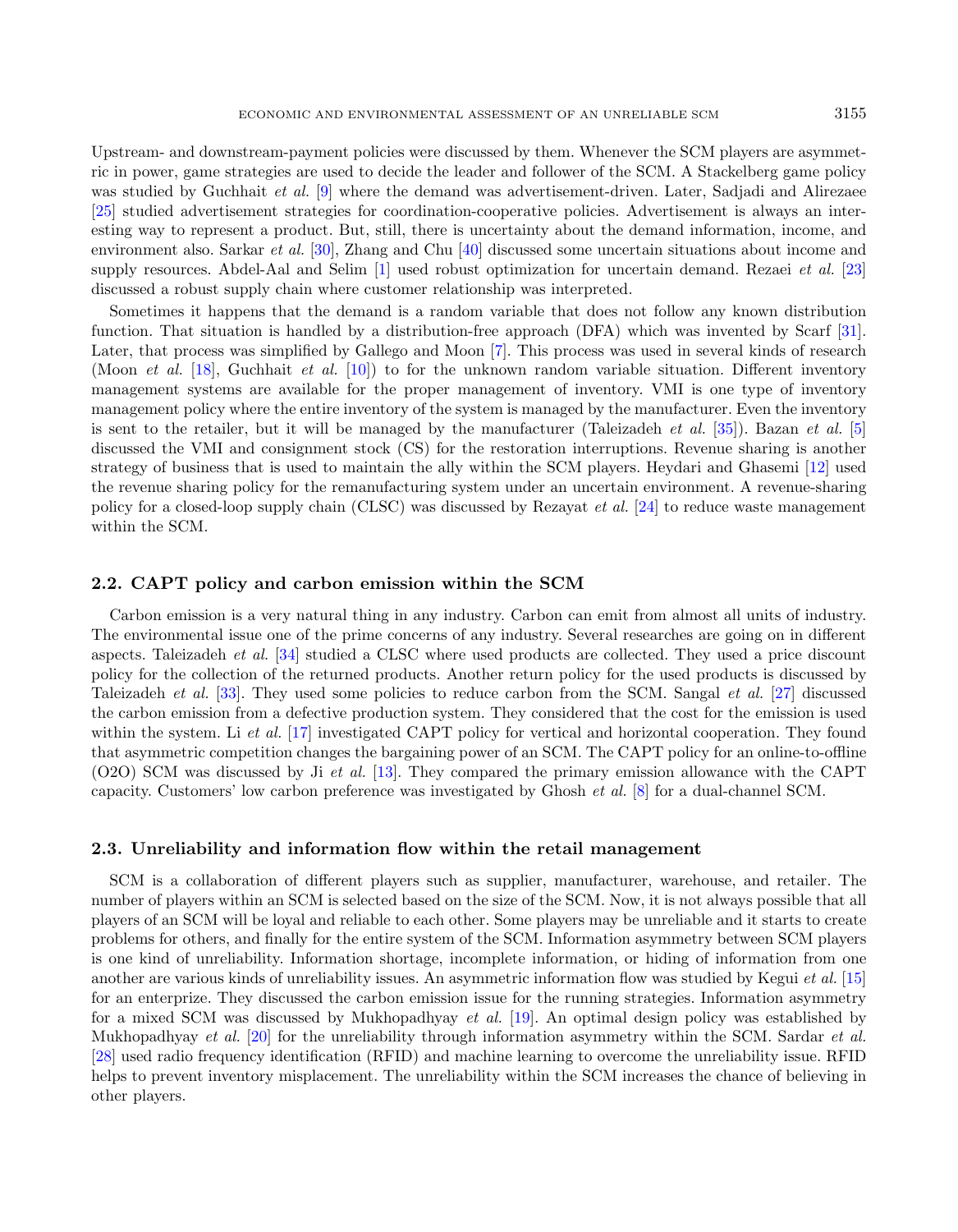#### 3156 R. GUCHHAIT AND B. SARKAR

| $\text{Author}(s)$                      | Model                | Unreliability         | Contract   | Emission | Emission          |
|-----------------------------------------|----------------------|-----------------------|------------|----------|-------------------|
|                                         |                      |                       | type       |          | control           |
| Sarkar <i>et al.</i> $[29]$             | <b>SCM</b>           |                       | VMI-CS     |          |                   |
| Yu <i>et al.</i> $ 39 $                 | <b>SCM</b>           |                       | <b>VMI</b> | Carbon   | carbon tax        |
| Kegui <i>et al.</i> $\vert 15 \vert$    | Strategy             | Information asymmetry |            | Carbon   |                   |
| Ji et al. $[13]$                        | SCM                  |                       |            | Carbon   | <b>CAPT</b>       |
| Bai and Chen $[4]$                      | <b>SCM</b>           |                       |            | Carbon   | <b>CAPT</b>       |
| Guchhait et al. $[11]$                  | <b>SCM</b>           | Information asymmetry | VMI        |          |                   |
| Ghosh <i>et al.</i> $\lbrack 8 \rbrack$ | <b>SCM</b>           |                       | buyback    | Carbon   | <b>CAPT</b>       |
| Mukhopadhay et al. $[21]$               | <b>SCM</b>           | Information asymmetry |            | Carbon   |                   |
| Fan <i>et al.</i> $ 6 $                 | Production-inventory |                       |            | Carbon   | Investment        |
| Karimian et al. [14]                    | Production           |                       | VMI        |          |                   |
| This study                              | <b>SCM</b>           | Information asymmetry | VMI        | Carbon   | CAPT & Carbon tax |

Table 1. Comparative study of existing literature.

#### 2.4. Virtues of blockchain for unreliability

Removing or reducing unreliability within the SCM is challenging. Recent studies show that the decentralized system provides more security than the centralized system. On the edge of globalization, when every piece of information is shared through the Internet, the security of data is at high risk. Blockchain is one of the applications of the decentralized security policy. It secures data from tempered randomly. Yang et al. [\[38\]](#page-17-12) discussed the blockchain technology for the steel and iron industries. They studied different layers of network and data in logistics. They developed a secure algorithm for that. The data transparency within a sustainable SCM in the context of the blockchain was discussed by Sunmola [\[32\]](#page-17-13). They figured out some architecture of a blockchain for the maximum visibility of information. A fuzzy Delphi method and Best-Worst Method (BWM) were used by Sahebi et al. [\[26\]](#page-17-14) for humanitarian SCM to identify barriers to the use of blockchain technology in real-life problems. A survey on the textile industry was done by Agarwal et al. [\[2\]](#page-16-20) to found out the usefulness of the blockchain for SCM traceability. Apart from information security only, blockchain technology is used in automated vehicles nowadays to secure safety. Ahamed and Karthikeyan [\[3\]](#page-16-21) proposed a reinforcement learningbased heuristic method for automated vehicles that are used in SCM.

#### 2.5. Logistics support for the forward and reverse transportation

Apart from the point of view of automated vehicles and traditional vehicles, transportation is one of the important units for SCM nowadays. Delivering products to retailers in time is very crucial for retailers. Forward logistics is always been a priority for the SCM players. Nowadays, reverse logistics gain attention due to environmental concerns. The collection of used products, defective products, end-of-life products, or waste products for proper disposal require transportation. Sometimes any SCM player takes responsibility for reverse logistics and sometimes third-party take responsibility for reverse logistics. This depends upon the SCM contract between different SCM players. Wijewickrama et al. [\[37\]](#page-17-15) gave a review about the information-sharing mechanism for reverse logistics. They gave a perspective to improve information-sharing through reverse logistics. Noori-Daryan et al. [\[22\]](#page-16-22) discussed different freight modes under incentive contracts. Ullah et al. [\[36\]](#page-17-16) illustrated the use of third-party logistics for the collection of used products. They used reusable containers for transport which were returnable.

This study tries to remove the unreliability issue from the system. It is not always possible to expect all reliable players in the SCM. Thus, the security of information is one of the prime factors to remove the unreliability. The revenue sharing policy for the coordination case to make the SCM more reliable for the use of the VMI policy. The environmental aspect is considered by means of CAPT, carbon tax, and used product collection. The rest of the study is designed as follows: Section [3](#page-4-0) states problem definition, notation, and assumptions about the study. Section [4](#page-5-0) describes the mathematical modelling. Section [5](#page-9-0) gives the solution methodology of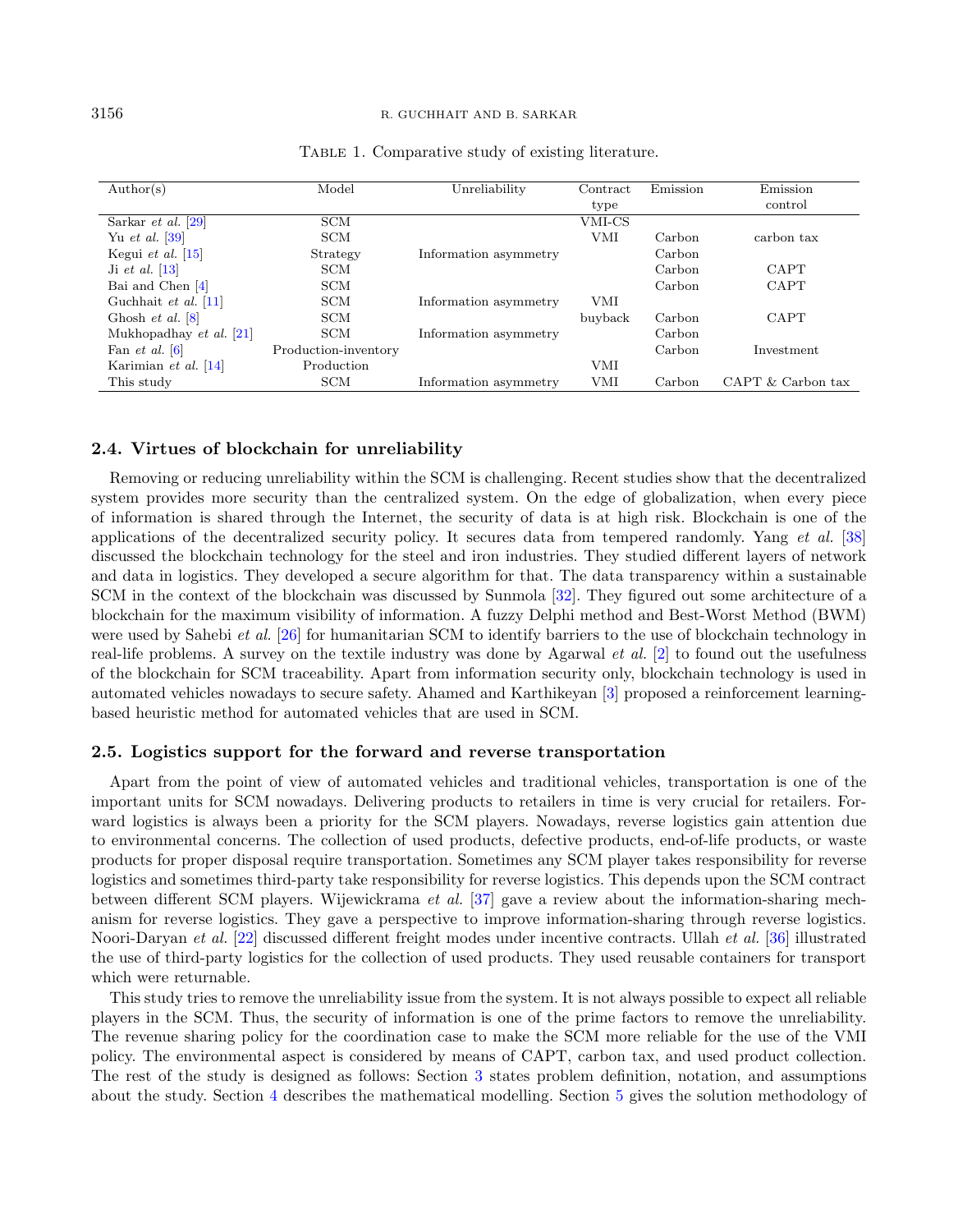the modelling. Section [6](#page-11-0) provides the numerical example, case study and Section [7](#page-14-0) provides the managerial implications of the model. Section [8](#page-15-0) gives the conclusions of the research. Finally, some references are provided which are used in this study.

#### 3. Problem definition, notation, and assumptions

<span id="page-4-0"></span>This section describes the proposed problem in brief. The related notation and hypotheses for the mathematical model are described in this section.

### 3.1. Problem definition

Unreliable multiple-retailers with a single-manufacturer formulates a two-echelon SCM for a single type of item. The retailers are independent of each other and an information asymmetry propagates through the SCM due to the hiding information from the manufacturer. To take care of the situation, the manufacturer uses the VMI policy for inventory control. In VMI policy, the manufacturer takes the control of the inventory handle from the retailers. A retailer orders items but the manufacturer decides how much to replenish and when. The manufacturer shares a percentage of revenue with retailers to ensure the profit of retailers in VMI policy. Besides this, the retailer is paying partial holding cost of the products. The entire system is under the CAPT policy and a carbon tax is paid by the manufacturer for the carbon emission from different activities. After the end of the forward SCM, the used products are collected from the retailers' location and send back to the manufacturer. The return rate of used items is  $\varepsilon$ .

# 3.2. Notation

The following notation is used to formulate the described model.

| Index              |                                                                                     |
|--------------------|-------------------------------------------------------------------------------------|
| $\boldsymbol{k}$   | retailer $k, k = 1, 2, , n$                                                         |
| $\mathfrak l$      | number of carbon emission sections, $l = 1, 2$                                      |
| Decision variables |                                                                                     |
| $\gamma_k$         | service provided by the retailer $k$ to customers                                   |
| $\sigma_k$         | lot size of retailer $k$ (units)                                                    |
| Dependent variable |                                                                                     |
| $Q_m$              | lot size of the manufacturer (units), $Q_m = \sum_{k=1}^n \sigma_k$                 |
| Parameters         |                                                                                     |
| $\delta_k$         | demand of retailer $k$ (units) (random variable)                                    |
| $M_k$              | mean value of demand $\delta_k$ , $M = \sum_{k=1}^n M_k$                            |
| $\Lambda_k$        | standard deviation of $\delta_k$                                                    |
| $\rho_k$           | per unit selling price of retailer $k$ (\$/unit)                                    |
| S                  | manufacturing cost per unit item $(\frac{2}{\text{unit}})$                          |
| $\boldsymbol{v}$   | purchasing cost per unit item (wholesale cost) $(\frac{1}{2})$ unit)                |
| $\boldsymbol{g}$   | goodwill lost cost of manufacturer $(\frac{2}{\text{unit}}/\text{unit time})$       |
| $S_{rk}$           | shortage cost of retailer $k$ per unit $(\frac{1}{2})$ unit/unit time)              |
| $w_{rk}$           | retailer k's holding cost shared by the manufacturer $(\frac{1}{2}$ unit/unit time) |
| $P_k$              | service investment of retailer $k$ (\$)                                             |
| $\mathfrak{e}_l$   | carbon emission from section l                                                      |
| $t_x$              | carbon tax per unit product $(\frac{1}{2})$ unit)                                   |
| $E_c$              | carbon cap of the manufacturer (gallon)                                             |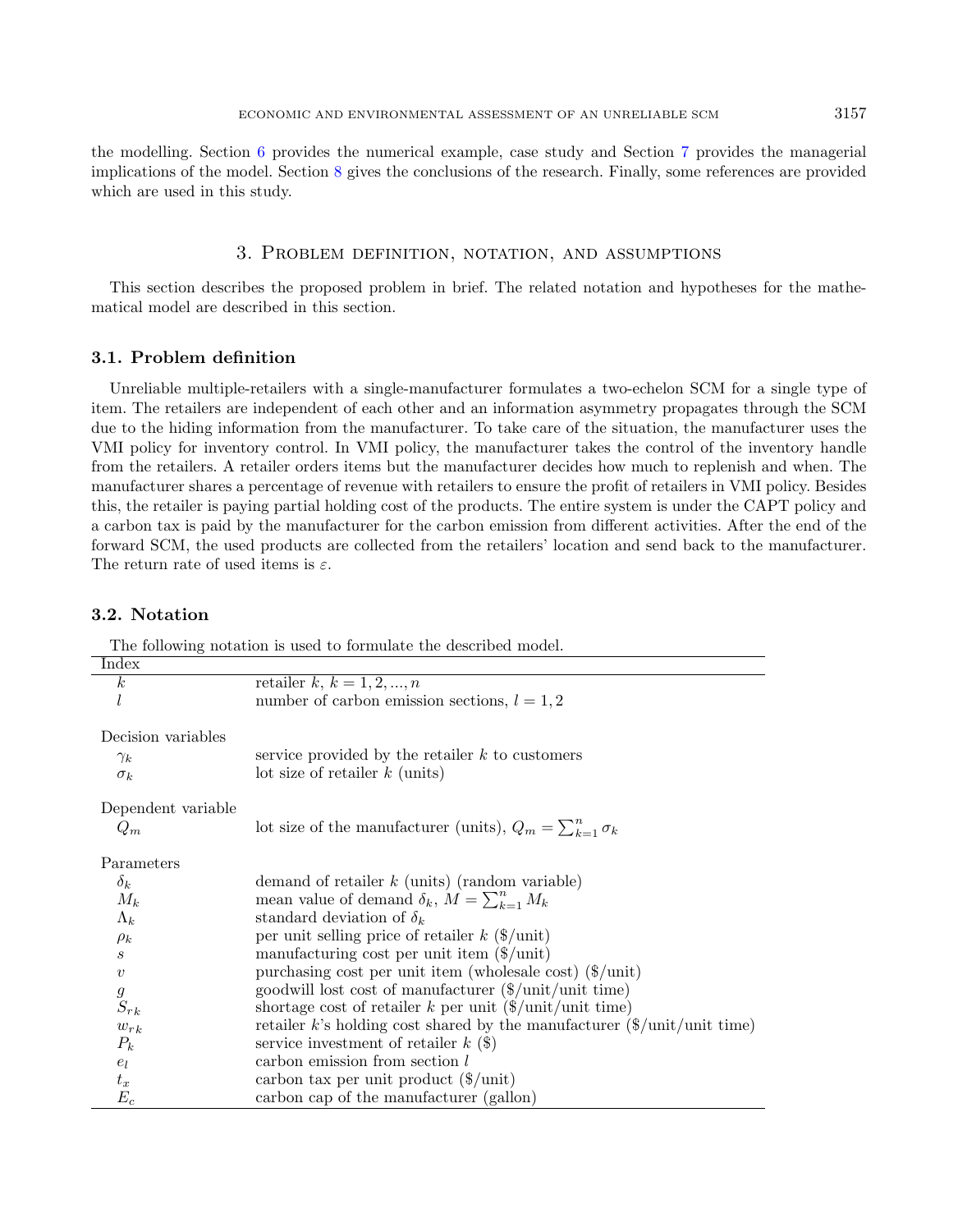| W                | purchasing cost of carbon cap per unit $(\frac{1}{2})$ unit)                   |
|------------------|--------------------------------------------------------------------------------|
| U                | trading price of leftover carbon per unit $(\frac{1}{2})$ unit)                |
| $L_{mk}$         | distance between manufacturer and retailer $k$ in forward logistics (km)       |
| $L_{km}$         | distance between retailer $k$ and the manufacturer in reverse logistics $(km)$ |
| V                | variable transportation cost of the manufacturer $(\frac{1}{2}km)$             |
| $\boldsymbol{F}$ | fixed transportation cost of the manufacturer $(\frac{1}{2}$ shipment)         |
| $f_k$            | customer satisfaction                                                          |
| $\alpha$         | used product's collection rate                                                 |
| ξ                | percentage of revenue sharing in coordination policy                           |
|                  |                                                                                |
| Others           |                                                                                |
| $N_{\rm}$        | total distance for transportation (km)                                         |
| TЕ               | total carbon emission (gallon)                                                 |
| EC               | total cost of carbon emission $(\frac{2}{3} \text{gallon})$                    |
| $E(\cdot)$       | expected value of random variable $\delta_k$                                   |
| RE               | revenue from CAPT $(\$)$                                                       |
| $EP_r$           | expected total profit of retailers $(\$)$                                      |
| $EP_m$           | expected total profit of manufacturer $(\$)$                                   |
| $EP_c$           | expected total profit of coordination case $(\$)$                              |
|                  |                                                                                |

# 3.3. Assumptions

The following assumptions are used to develop the proposed study.

- 1. A single-manufacturer and multiple-retailers are involved in a two-echelon supply chain management. A single type of item is produced by the manufacturer and sent to multiple retailers. As the manufacturer is single, the wholesale price of item  $v$  is the same for all retailers. As  $n$  retailers are situated in different places, the selling price of a unit item is different.
- 2. The carbon is emitted from the entire system, viz., production, storage, and transportation. The manufacturer pays a carbon tax to the government for the carbon emission. Now, the carbon emission capacity of the manufacturer is limited by the CAPT policy. The maximum emission limit (cap) cannot be exceeded by the manufacturer. If there is any leftover limit of emission, the manufacturer sells the additional emission limit to another industry (trade).
- 3. Retailers are not fully reliable in the supply chain. They provide some service to their customers but the manufacturer is unaware of it. They hide this information from the manufacturer. As the manufacturer cannot trust these retailers, the manufacturer uses a VMI policy to control the inventory of retailers. It helps to prevent inventory shrinkage due to unreliability. The holding cost of retailers is shared by the manufacturer by the VMI contract.
- 4. Retailers can earn more profit in non-coordination policy than the coordination policy. To ensure the allegiance of retailers, the manufacturer uses a revenue-sharing policy with retailers for the coordination business. The manufacturer shares a percentage of the total profit with retailers.
- 5. Market demand of items is random and does not follow any known distribution function. Only the mean and the standard deviation are known.
- 6. The manufacturer delivers items to retailers through forward logistics. The used items from different retailers' positions are collected through reverse logistics. The reverse logistics cost of the manufacturer depends upon the collected used products.

# 4. Mathematical modelling

<span id="page-5-0"></span>A two-echelon SCM is formulated with a single-manufacturer and multiple-retailers. The numbers of retailers are not interconnected with each other. Thus, there is no effect of retailer  $k$ 's demand on retailer  $k-1$ . Retailer k orders  $\sigma_k$  quantity of items from the manufacturer. Then, the manufacturer receives total  $Q_m = \sum_{k=1}^n \sigma_k$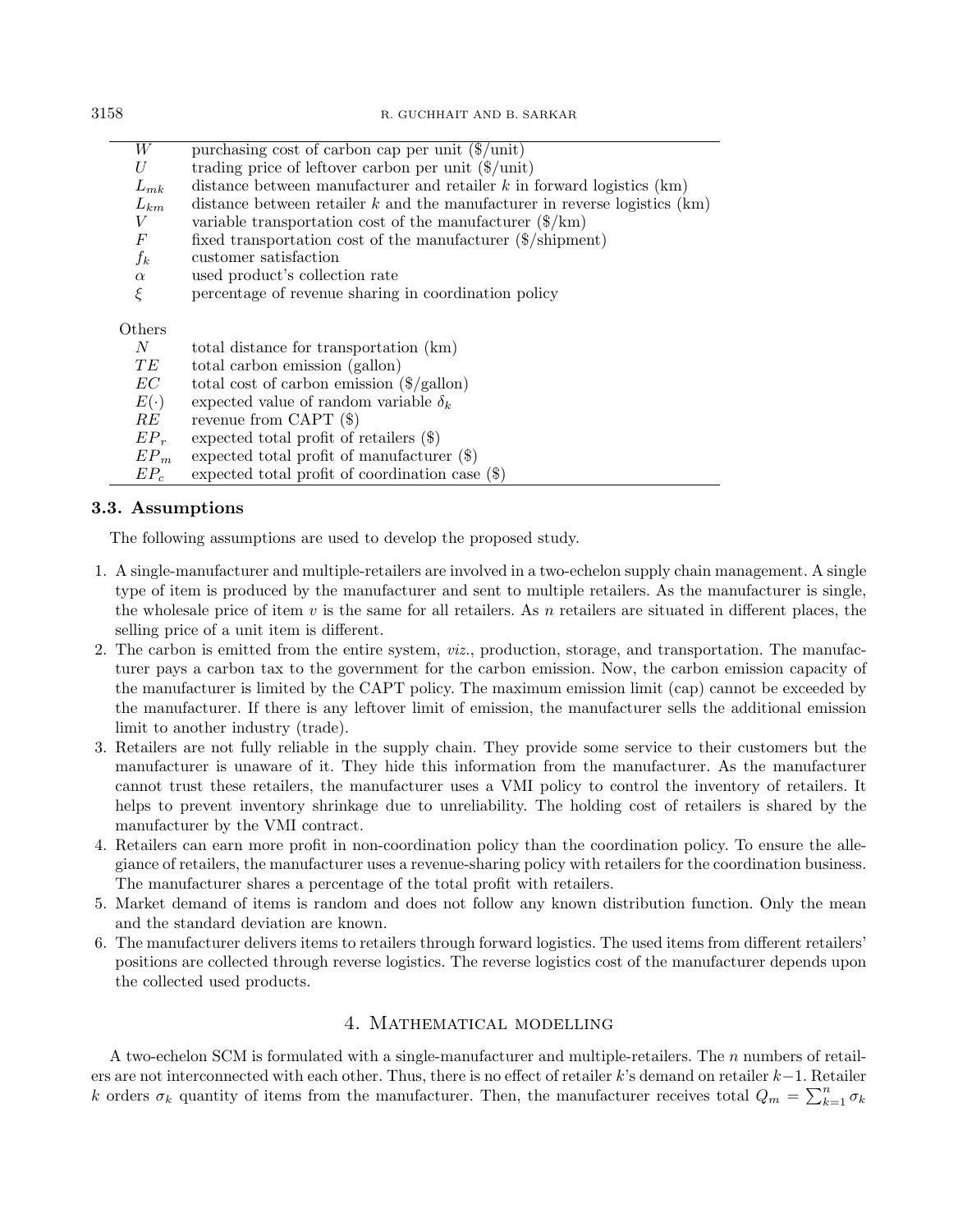order quantity from all retailers. Retailer  $k$  has random market demand for a single type of items. The random variable associated with the market demand of retailer k is  $\delta_k$ . Now,  $\delta_k$  does not follow any known kind of probability distribution function. Only related mean  $M_k$  and standard deviation  $\Lambda_k$  are known. Then, to calculate the expected amount of shortage and excess items, the DFA is used (Moon et al. [\[18\]](#page-16-5)). This approach gives a way to find out the maximum value of the expected shortage quantity. With the help of the lemma from Gallego and Moon [\[7\]](#page-16-4), the expected shortage quantity of retailer k is  $E(\delta_k - \sigma_k)^+ \leq \frac{1}{2}$  $\left[\sqrt{{\Lambda_k}^2 + \left(\sigma_k - M_k\right)^2} - \left(\sigma_k - M_k\right)\right],$ for any cumulative distribution function  $F \in \mathbf{F}$ , the set of the cumulative distribution function. The expression  $E(\delta_k - \sigma_k)^+$  represents the positive value between  $(\delta_k - \sigma_k)$  and zero.

# 4.1. Manufacturer's model

A single-manufacturer produces a single-type of items and sends those to the retailers. The total mean value of the demand is  $M = \sum_{k=1}^{n} E(\delta_k) = \sum_{k=1}^{n} M_k$  and the ordered quantity of items is  $Q_m = \sum_{k=1}^{n} \sigma_k$ . The manufacturer receives orders and delivers products within a negligible lead time duration. The used products are collected by the manufacturer. The inventory management is taken care of by the manufacturer by using the VMI. The carbon emission from the manufacturing system is taken into consideration by the manufacturer. A CAPT policy is used to restrict the carbon emission in nature and a carbon tax is paid by the manufacturer for the emitted carbon. The associated costs and revenue are given below.

#### 4.1.1. Carbon tax for carbon emission

All sectors emit carbon in nature, *i.e.*, production unit, holding unit, and transportation unit. Energy is needed in every sector for workdone. Per unit emission from the manufacturing unit is  $e_1$  and the transportation unit is  $e_2$ . N is the total transportation distance for both forward and reverse logistics. Therefore, the above equation can be written as

$$
TE = e_1 Q_m + e_2 N. \tag{4.1}
$$

The first term stands for the emission from the production unit and the second term represents the emission from the transportation unit. If  $t_x$  is the per unit carbon tax, then the total carbon tax for the emission TE is

$$
EC = t_x \{e_1 Q_m + e_2 N\}.
$$
\n(4.2)

#### 4.1.2. CAPT policy for carbon emission

The CAPT policy restricts unlimited carbon emissions from a manufacturing site. An industry buys some carbon cap  $(E_c)$  from the government or associated agency at a price W. Then, that industry is eligible to emit carbon until the cap limit. In any case, if there is some extra unused emission limit, that limit is sold to another industry at price  $U$  ( $W \ge U$ ). In either case, if the emission limit  $E_c$  is exhausted, then the industry will buy limit from outside. Then, associated expressions are as follows:

$$
E_c - TE = E_c - (e_1 Q_m + e_2 N), \quad TE - E_c = (e_1 Q_m + e_2 N) - E_c.
$$

The first expression is the unused capacity of emission. The second expression is the shortage amount of emission limit when the manufacturer emits carbon more than the cap limit. Therefore, the revenue from the CAPT policy is  $RE = U(E_c - TE)^+ - W(TE - E_c)^+ = U(E_c - TE) + (U - W)(TE - E_c)^+$ . Using the maximum shortage quantity of carbon emission, the maximum revenue is

$$
RE \le U(E_c - TE) + \frac{U - W}{2} \left( \sqrt{(TE - E_c)^2} + (TE - E_c) \right).
$$
 (4.3)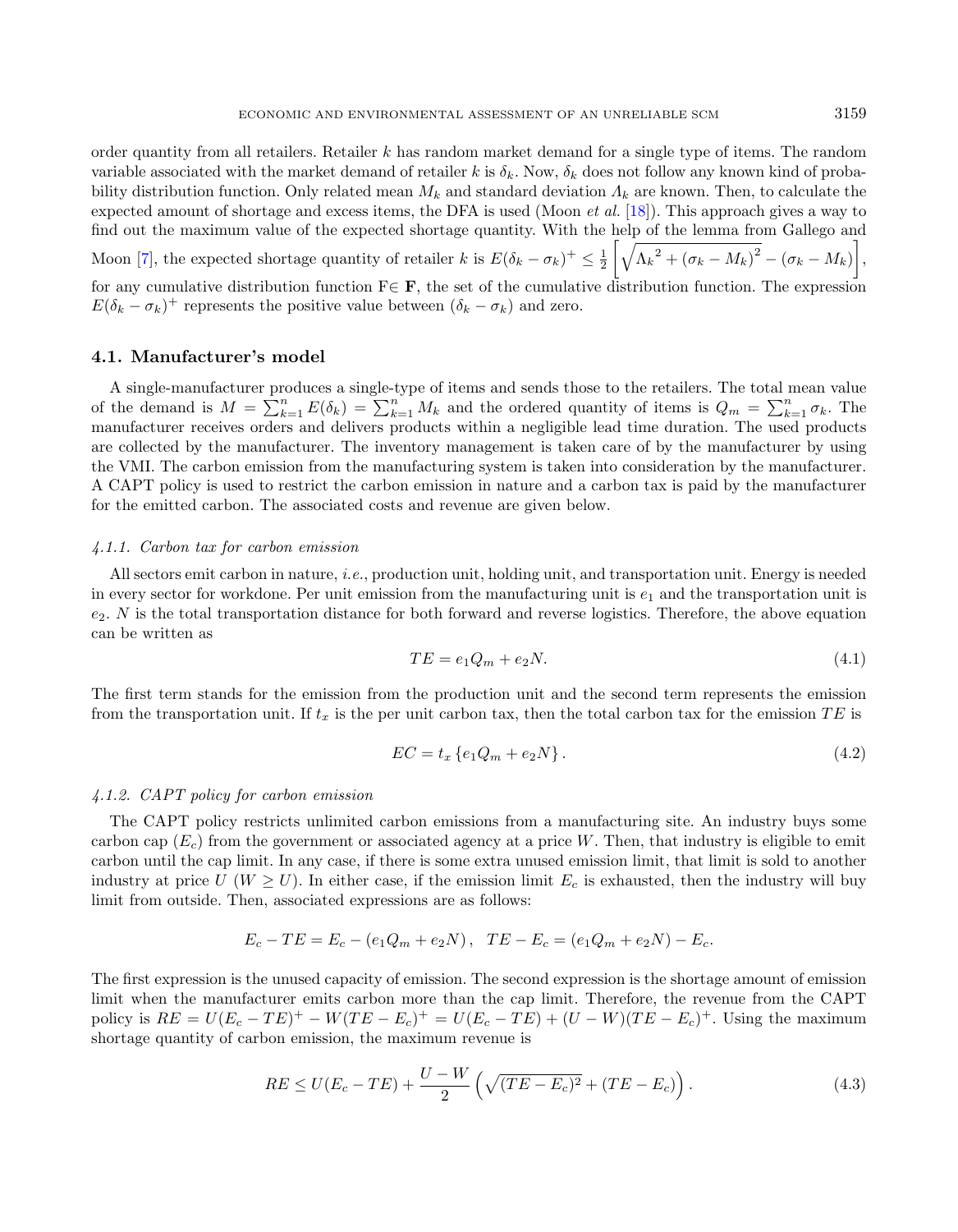#### 4.1.3. Transportation cost

The manufacturer sends items to retailers and collects used products. A fixed and variable type transportation cost is used for item transport. Every transport system has a base cost which is fixed. Here, it is considered as  $F$ . Whatever the distance and items, the minimum transportation cost will not be minimum from  $F$ . The variable transportation cost depends upon the ordered quantity and distance between the manufacturer and each retailer. For forward logistics, the distance between the manufacturer and retailer  $k$  is  $L_{mk}$ . The transportation cost for forward logistics is  $F + V \sum_{k=1}^{n} \sigma_k L_{mk}$ . For reverse logistics, the distance between the retailer k and the manufacturer is  $L_{km}$ . The collection rate of used products is  $\alpha$ . Then the collected products for transportation is  $\alpha \sum_{k=1}^{n} \sigma_k$ . The transportation cost for reverse logistics is  $F + V \alpha \sum_{k=1}^{n} \sigma_k L_{km}$ . Therefore, the total cost of transportation is  $2F + V \left(\sum_{k=1}^n \sigma_k L_{mk} + \alpha \sum_{k=1}^n \sigma_k L_{km}\right)$ .

#### 4.1.4. Manufacturing cost

The manufacturer produces items as per the order quantity. Meanwhile, the manufacturer receives the order of total  $Q_m$  quantity from *n* retailers. If the unit manufacturing cost is s, then the manufacturing cost for  $Q_m$ quantity of items is  $sQ_m = s\sum_{k=1}^n \sigma_k$ .

#### 4.1.5. Holding cost

The manufacturer pays the holding cost of retailers. Now, as the market demand is random and does not fit in any known probability distribution function, there may be some extra items that are not sold by retailers. Those items require a holding cost. The expected surplus amount is  $\frac{1}{2}$  $\left[\sqrt{\Lambda_k^2 + (\sigma_k - M_k)^2} + (\sigma_k - M_k)\right]$ . If  $w_{r_k}$  is the unit holding cost, then the total holding cost is  $\sum_{k=1}^{n} \frac{w_{r_k}}{2}$  $\left[\sqrt{{\Lambda_k}^2 + \left(\sigma_k - M_k\right)^2} + \left(\sigma_k - M_k\right)\right].$ 

#### 4.1.6. Goodwill lost cost

Whenever the retailers face a shortage, the manufacturer faces the effect of that loss. It indirectly affects the goodwill of the manufacturer. The expected shortage quantity is  $\frac{1}{2}$  $\left[\sqrt{\Lambda_k^2 + (\sigma_k - M_k)^2} - (\sigma_k - M_k)\right]$ . If the unit goodwill lost cost of the manufacturer is  $g$ , then the total goodwill lost cost is  $g\sum_{k=1}^n\frac{1}{2}$  $\left[\sqrt{\Lambda_k^2 + (\sigma_k - M_k)^2} - (\sigma_k - M_k)\right].$ 

#### 4.1.7. Wholesale price

The manufacturer sells an item to retailers in a unit wholesale price  $v$ . This generates revenue for the manufacturer. The manufacturer receives order for  $Q_m$  quantity of items from n retailers. Therefore, the revenue of the manufacturer is  $vQ_m$ .

#### 4.1.8. Total profit of the manufacturer

Thus, the expected total profit of the manufacturer is given by the following expression:

$$
EP_m(\sigma_k) = (v - s)Q_m - \sum_{k=1}^n \frac{w_{rk}}{2} \left[ \sqrt{\Lambda_k^2 + (\sigma_k - M_k)^2} + (\sigma_k - M_k) \right] - \frac{g}{2} \sum_{k=1}^n \left[ \sqrt{\Lambda_k^2 + (\sigma_k - M_k)^2} - (\sigma_k - M_k) \right] - t_x \left[ e_1 Q_m + e_2 N \right] - 2F - V \left( \sum_{k=1}^n \sigma_k L_{mk} + \alpha \sum_{k=1}^n \sigma_k L_{km} \right) + U(E_c - TE) \qquad (4.4)
$$

$$
+ \frac{U - W}{2} \left( \sqrt{(TE - E_c)^2} + (TE - E_c) \right).
$$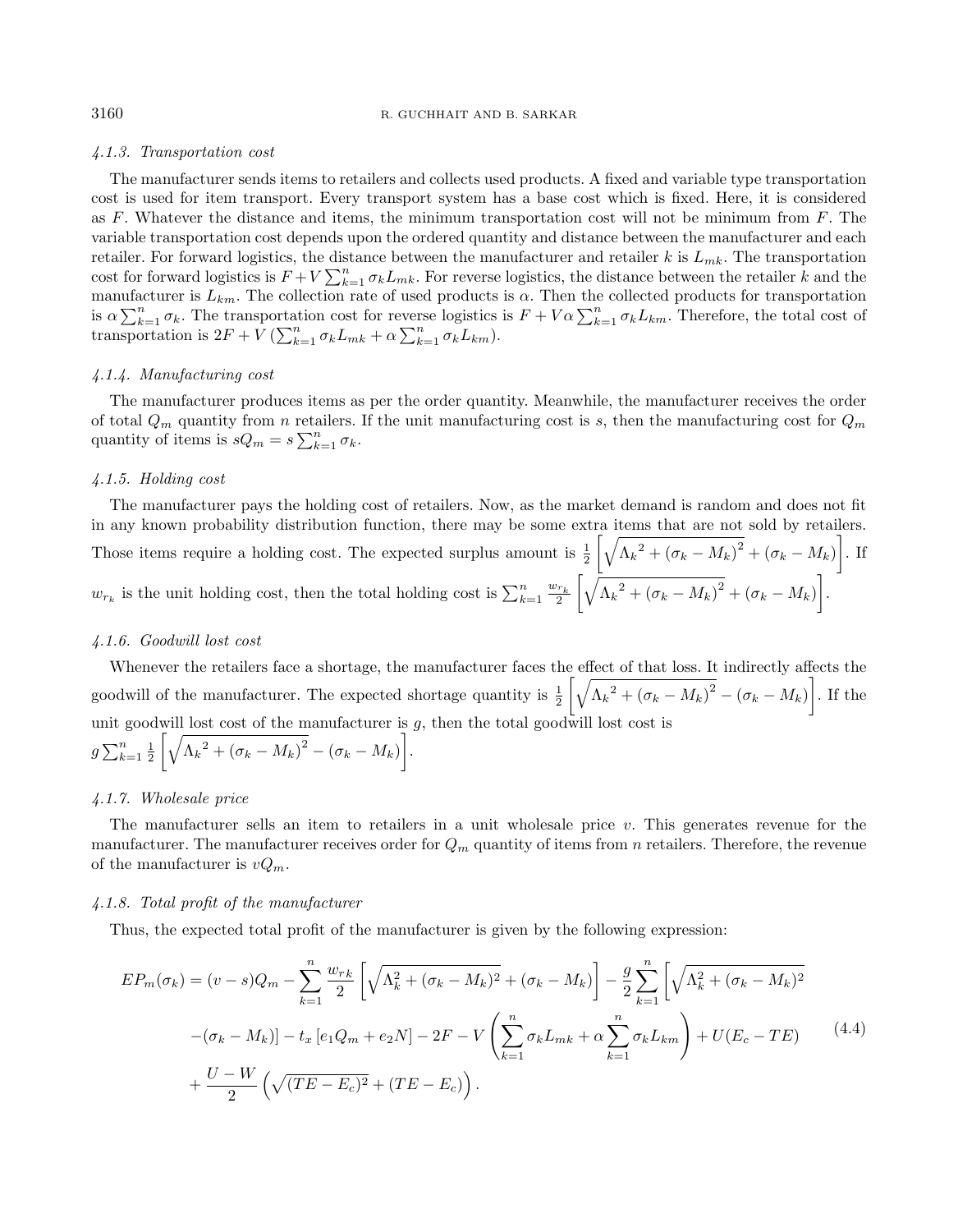#### 4.2. Retailer's model

Multiple retailers are involved within a two-echelon SCM with a single-manufacturer. Retailers are unreliable in nature. They are hiding information from the manufacturer. This creates an information asymmetry and it propagates within the system. Retailers provide service to customers and the manufacturer is unaware of this information.

#### 4.2.1. Service investment and customer satisfaction cost

The provided service  $(\gamma_k)$  to customers is given by the retailer k. For the service, the retailer k invests some amount of money and  $P_k$  is the investment parameter. Then, the total investment for the service is  $\sum_{k=1}^n \frac{P_k \gamma_k^2}{2}$ . Now, customer satisfaction is related to the service. The satisfaction rate is related to the service which they are receiving from retailers. If  $f_k$  is the cost parameter related to customer satisfaction, then the customer satisfaction cost is  $\sum_{k=1}^{n} (1 - \gamma_k)^2 f_k$ . Then, the total cost related to the service is  $\sum_{k=1}^{n} \frac{P_k \gamma_k^2}{2} + (1 - \gamma_k)^2 f_k$ .

#### 4.2.2. Purchasing cost

All retailers purchase items from the same manufacturer. Hence the purchasing of each retailer is the same. Again, the purchasing cost is the same as the wholesale price of the manufacturer. If the unit purchasing cost is v and the ordering quantity is  $\sigma_k$ , the total purchasing cost is  $\sum_{k=1}^n v \sigma_k$ .

#### 4.2.3. Shortage cost

Whenever the expected demand  $M_k$  is more than the ordered quantity  $\sigma_k$ , then shortage of items arrives. It creates a backordered situation. Retailer  $k$  faces some loss due to the expected shortage amount  $\frac{1}{2}$  $\left[\sqrt{\Lambda_k^2 + (\sigma_k - M_k)^2} - (\sigma_k - M_k)\right]$ . If the unit shortage cost is  $S_{r_k}$ , then the total shortage cost is  $\sum_{k=1}^n \frac{S_{r_k}}{2}$  $\left[\sqrt{\Lambda_k^2 + \left(\sigma_k - M_k\right)^2} - \left(\sigma_k - M_k\right)\right].$ 

#### 4.2.4. Selling price

The selling price of items for different retailers is different as retailers are situated in different regions. That is why, even the purchasing cost of each retailer is the same, the revenue of each retailer will vary.  $\rho_k$  is the unit selling price of an item. Based on the condition of the expected demand and ordered quantity, two scenarios appear. When the  $M_k \leq \sigma_k$  then the selling price is  $\rho_k M_k$  and when  $\sigma_k \leq M_k$  then the selling price is  $\rho_k \sigma_k$ . The revenue of retailer  $k$  is

<span id="page-8-0"></span>
$$
\begin{cases}\n\rho_k M_k, & \delta_k \leq \sigma_k \\
\rho_k \sigma_k, & \sigma_k < \delta_k.\n\end{cases}
$$
\n(4.5)

Then, the total revenue of all retailers are  $\sum_{k=1}^{n} \rho_k E \min(\delta_k, \sigma_k)$ .

#### 4.2.5. Total profit of retailers

Therefore, the expected total profit of all retailers is

$$
EP_r(\sigma_k, \gamma_k) = \sum_{k=1}^n \rho_k M_k - v \sum_{k=1}^n \sigma_k - \frac{1}{2} \sum_{k=1}^n (S_{r_k} + \rho_k) \left( \sqrt{\Lambda_k^2 + (\sigma_k - M_k)^2} - (\sigma_k - M_k) \right) - \sum_{k=1}^n \frac{P_k \gamma_k^2}{2}
$$
  
- 
$$
\sum_{k=1}^n (1 - \gamma_k^2) f_k.
$$
 (4.6)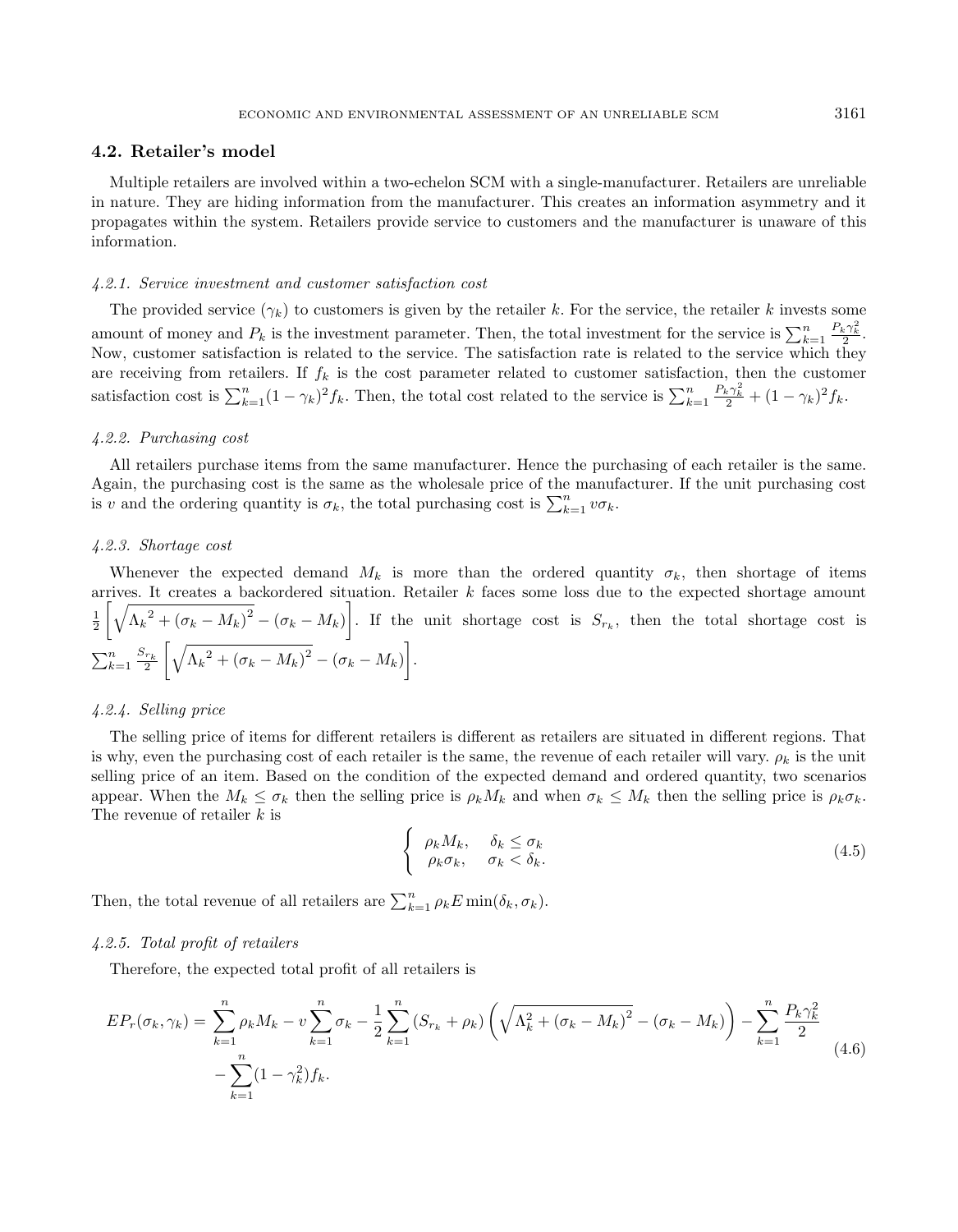#### 4.2.6. Expected total profit for the coordination policy

Hence, the expected total profit  $(EP_c)$  of the SCM is

$$
EP_c(\sigma_k, \gamma_k) = \sum_{k=1}^n \rho_k M_k - sQ_m - \frac{1}{2} \sum_{k=1}^n w_{rk} \left[ \sqrt{\Lambda_k^2 + (\sigma_k - M_k)^2} + (\sigma_k - M_k) \right] - \frac{1}{2} \sum_{k=1}^n (S_{r_k} + g + \rho_k) \quad (4.7)
$$
  

$$
\left[ \sqrt{\Lambda_k^2 + (\sigma_k - M_k)^2} - (\sigma_k - M_k) \right] - \sum_{k=1}^n \frac{P_k \gamma_k^2}{2} - \sum_{k=1}^n (1 - \gamma_k)^2 f_k - t_x (e_1 Q_m + e_2 N)
$$
  

$$
- 2F - V \left( \sum_{k=1}^n \sigma_k L_{mk} + \alpha \sum_{k=1}^n \sigma_k L_{km} \right) + U(E_c - TE) + \frac{U - W}{2} \left( \sqrt{(TE - E_c)^2} + (TE - E_c) \right).
$$

#### 4.2.7. Revenue sharing for coordination policy

The manufacturer uses the revenue sharing strategy for the coordination policy. A percentage  $\xi$  of the total SCM profit is shared with retailers. This strategy helps the SCM from a different perspective. If retailers join the traditional SCM instead of the VMI policy, they may earn more profit. Besides this, retailers are unreliable. Traditional SCM does not require many inventory management policies or any other security policy for any kind of unpleasant situation. These circumstances are helpful for retailers. Then they may not join the SCM which uses the VMI policy. In other words, the revenue sharing encourages other SCM players. Then, total shared revenue with retailers for revenue sharing mechanism is  $TS = \xi E P_c$ .

### <span id="page-9-1"></span>5. Solution methodology

<span id="page-9-0"></span>The mathematical model is solved by using the classical optimization technique. Optimum values are found by the first order derivatives and the globality of the optimum solutions are proved by the Hessian matrix. All the retailers and the manufacturer are of equal power in SCM. Thus, they maximize their own profit for the non-coordination case instead of the game policy. Both coordination and non-coordination cases are solved. Lemmas and propositions are proved to establish the optimum solutions.

#### 5.1. Non-coordination case

Profits of the manufacturer and retailers are found separately. The manufacturer maximizes its own profit whereas retailers maximize its own profits.

#### 5.1.1. Manufacturer's case

The manufacturer optimizes the value of  $\sigma_k$ . The optimum value is found by the first order derivative.

$$
\frac{\partial E P_m}{\partial \sigma_k} = v - s - \frac{\sigma_k - M_k}{2\sqrt{\Lambda_k^2 + (M_k - \sigma_k)^2}} (w_{rk} + g) - \frac{1}{2} (w_{rk} - g) - e_1(t_x + W) - V(L_{mk} + \alpha L_{km}) = 0 \quad (5.1)
$$
  
*i.e.*,  $\sigma_k^* = M_k + \frac{\Lambda_k \Delta_1}{\sqrt{1 - \Delta_1^2}}$ , where  $\Delta_1 = \frac{\Upsilon}{w_{rk} + g}$ ,  $\Upsilon = 2 (v - s - (t_x + W) e_1 - V(L_{mk} + \alpha L_{km}))$   
 $- w_{rk} + g$ .

The above Equation [\(5.1\)](#page-9-1) provides the optimum value if the following Lemma 1 holds.

**Lemma 5.1.** Equation [\(5.1\)](#page-9-1) gives the optimal value of the ordered quantity  $\sigma_k$  if  $\Delta_1^2 < 1$ .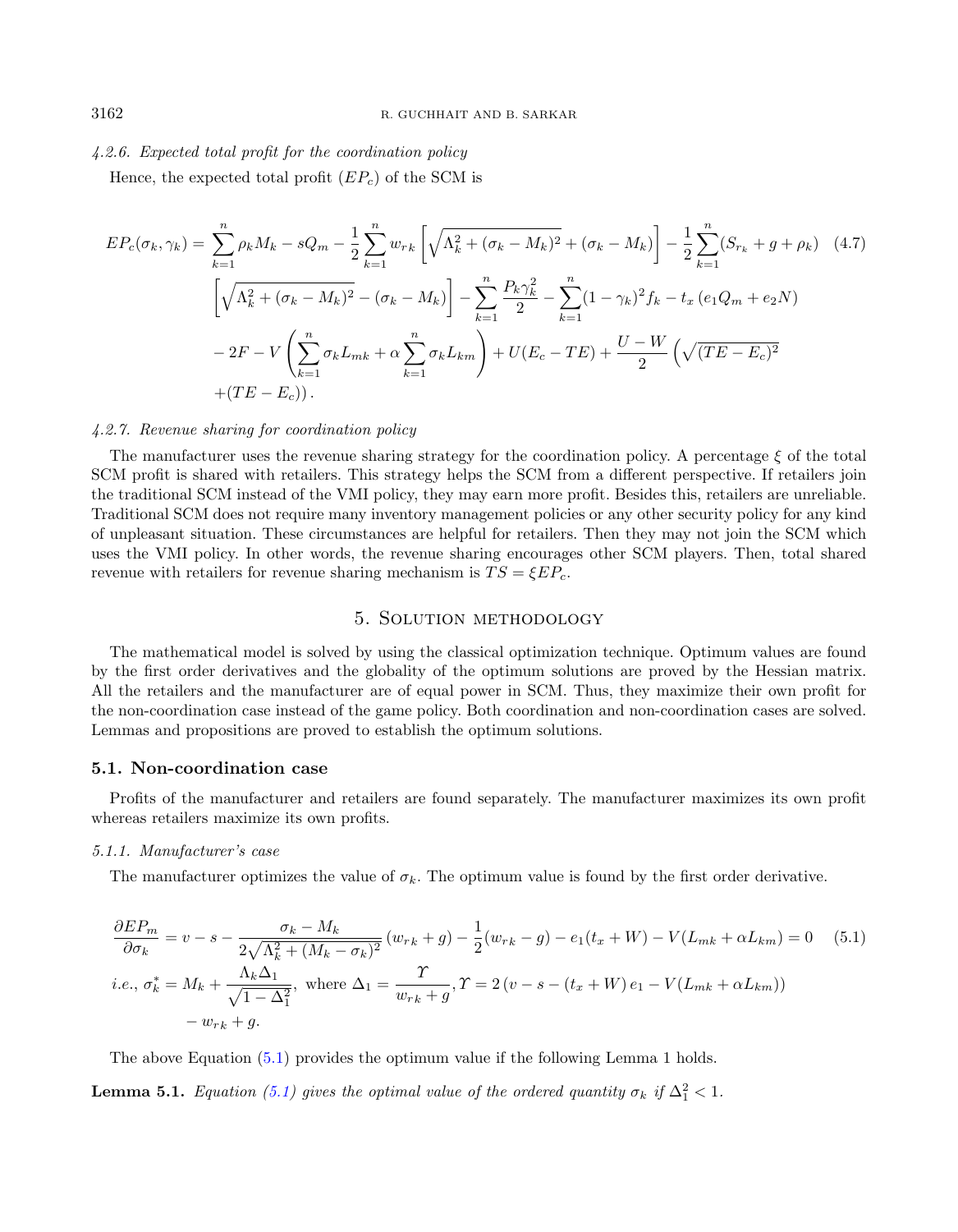**Proposition 5.1.** From the condition of the classical optimization, the objective function  $EP_m$  is global maximum if  $\frac{\partial^2 E P_m}{\partial \sigma_k^2} < 0$ .

*Proof.* The second order derivative of the objective function  $EP_m$  with respect to  $\sigma_k^*$  is

<span id="page-10-0"></span>
$$
\frac{\partial^2 E P_m}{\partial \sigma_k^2} = -\frac{1}{2} \frac{(w_{rk} + g)\Lambda_k^2}{(\Lambda_k^2 + (M_k - \sigma_k)^2)^{\frac{3}{2}}}
$$

which is clearly  $< 0$  as  $(w_{rk} + g) \Lambda_k^2 > 0$  and  $2(\Lambda_k^2 + (M_k - \sigma_k)^2)^{\frac{3}{2}} > 0$ . Thus, the objective function attains a global maximum value. Hence the proof.

#### 5.1.2. Retailer's case

The objective function of all retailers is given by Equation  $(4.6)$ . The retailer's decision variables are ordered quantity  $(\sigma_k)$  and service  $\gamma_k$ . The first order derivatives and the corresponding values are

$$
\frac{\partial EP_r}{\partial \sigma_k} = -v - \frac{S_{r_k} + \rho_k}{2} \left[ \frac{\sigma_k - M_k}{\sqrt{\Lambda_k^2 + (\sigma_k - M_k)^2}} - 1 \right] = 0
$$
\n
$$
i.e., \sigma_k^* = M_k + \frac{\Lambda_k \Delta_2}{\sqrt{1 - \Delta_2^2}} \text{ where } \Delta_2 = \frac{-2v + S_{r_k} + \rho_k}{\rho_k + S_{r_k}},
$$
\n
$$
\frac{\partial ETP_r}{\partial \gamma_k} = -P_k \gamma_k + 2f_k (1 - \gamma_k) = 0, i.e., \gamma_k^* = \frac{2f_k}{P_k + 2f_k}.
$$
\n(5.2)

These give the value of the ordered quantity and service.

**Lemma 5.2.** The value of the ordered quantity  $\sigma_k$  of Equation [\(5.2\)](#page-10-0) is optimal if  $\Delta_2^2 < 1$ .

**Proposition 5.2.** The value of the objective function  $EP_r$  for the values of  $\sigma_k^*$  and  $\gamma_k^*$  of Equation [\(5.2\)](#page-10-0) is global maximum if the principal minors of the Hessian matrix are alternating in sign at  $(\sigma_k^*, \gamma_k^*)$ .

*Proof.* The second order derivatives of the objective function  $EP_r$  with respect to  $\sigma_k$  and  $\gamma_k$  are

$$
\frac{\partial^2 E P_r}{\partial \sigma_k^2} = -\frac{(S_{r_k} + \rho_k) \Lambda_k^2}{2\left(\Lambda_k^2 + (M_k - \sigma_k)^2\right)^{\frac{3}{2}}} < 0, \ \frac{\partial^2 E P_r}{\partial \gamma_k^2} = -(P_k + 2f_k) < 0
$$

as all the expressions  $(S_{r_k} + \rho_k) \Lambda_k^2$ ,  $2(\Lambda_k^2 + (M_k - \sigma_k)^2)^{\frac{3}{2}}$ , and  $P_k + 2f_k$  are positive. Hence, first principal minors are less than zero. Again,

$$
\frac{\partial^2 EP_r}{\partial \sigma_k \partial \gamma_k} = 0 = \frac{\partial^2 EP_r}{\partial \gamma_k \partial d}.
$$

The second order principal minor of the retailer  $k$  is

$$
|H_{22k}| = \begin{vmatrix} \frac{\partial^2 E P_r}{\partial \sigma_k^2} & \frac{\partial E P_r}{\partial \sigma_k \partial \gamma_k} \\ \frac{\partial^2 E P_r}{\partial \gamma_k \partial \sigma_k} & \frac{\partial^2 E P_r}{\partial \gamma_k^2} \end{vmatrix} = \frac{(S_{r_k} + \rho_k) \Lambda_k^2}{2 (\Lambda_k^2 + (M_k - \sigma_k)^2)^{\frac{3}{2}}} (P_k + 2f_k) > 0.
$$

All the expressions are positive. Thus, the determinant value is positive. As the principal minors are alternating in sign, this proves that the required results are global maximum for retailer  $k$ . Hence the proof.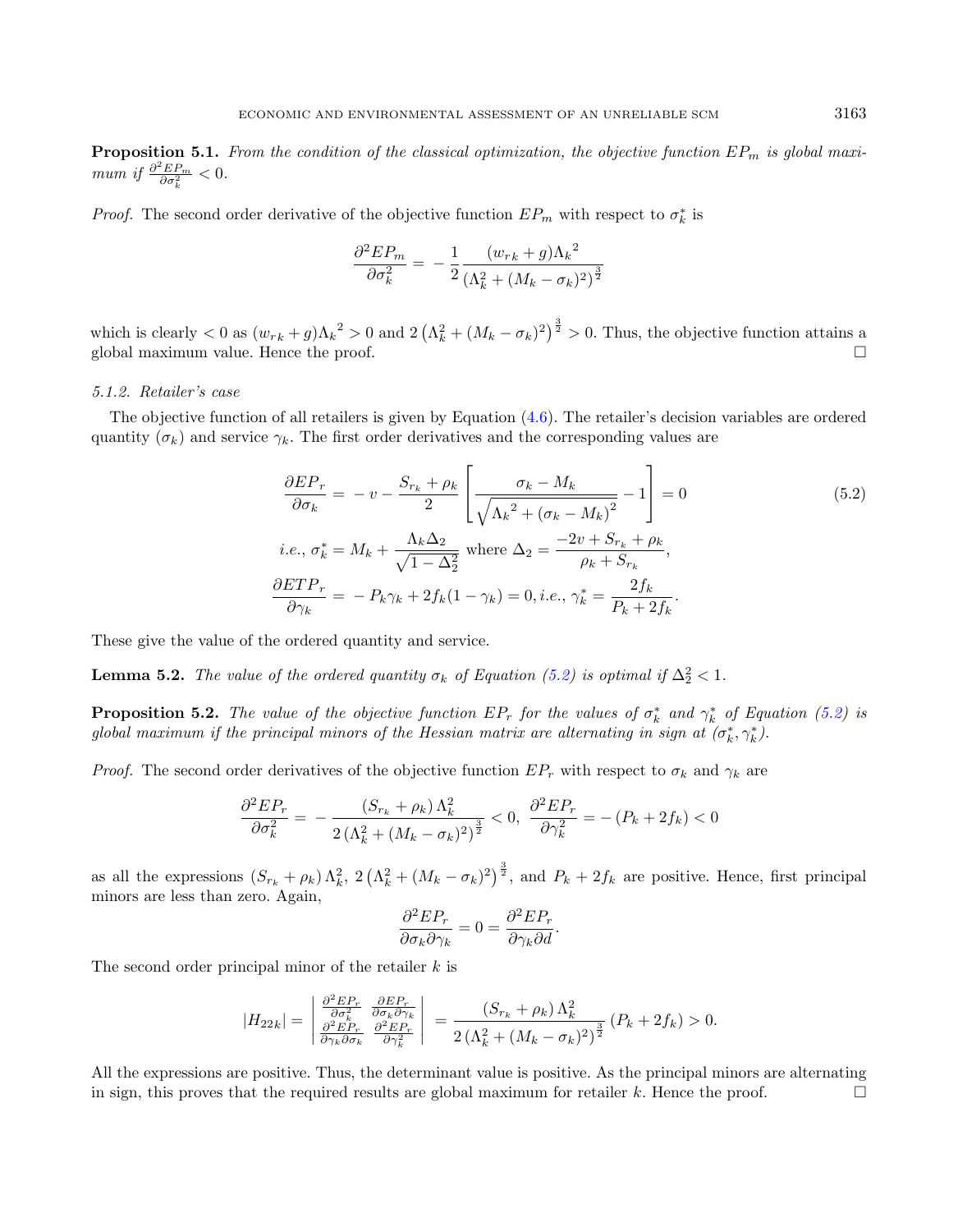# 5.2. Coordination case

The first order derivatives of the  $ETP(\sigma_k, \gamma_k)$  with respect to the decision variables  $\sigma_k, \gamma_k$  gives the values of the decision variables.

$$
\frac{\partial TP_c}{\partial \sigma_k} = 0, \ i.e., \sigma_k^* = M_k + \frac{\Lambda_k \Delta_3}{\sqrt{1 - \Delta_3^2}} \text{ where } \Delta_3 = \frac{\Gamma}{w_{rk} + \rho_k + S_{rk} + g}, \Gamma = 2(-s - (t_x + W)e_1 \qquad (5.3)
$$

$$
-V(L_{mk} + \alpha L_{km})) - w_{rk} + \rho_k + S_{rk} + g,
$$

$$
\frac{\partial EP_c}{\partial \gamma_k} = 0 \ i.e., \ \gamma_k^* = \frac{2f_k}{P_k + 2f_k}.
$$

Equation [\(5.3\)](#page-11-1) gives the optimum values of the decision variables as  $\sigma_k^*$  and  $\gamma_k^*$ . The sufficient condition of the classical optimization gives the global optimality of the solutions.

**Lemma 5.3.** The optimal value of  $\sigma_k^*$  exists if  $\Delta_3^2 < 1$ .

**Proposition 5.3.** The objective function  $EP_c$  has the global maximum at the optimal values  $\sigma_k^*$  and  $\gamma_k^*$  if the principal minors are alternating in signs.

*Proof.* The second order derivative of  $EP_c$  with respect to the decision variables are

<span id="page-11-1"></span>
$$
\frac{\partial^2 TP_c}{\partial \sigma_k^2} = -\frac{1}{2} \frac{(w_{rk} + \rho_k + S_{rk} + g)\Lambda_k^2}{\left(\Lambda_k^2 + (M_k - \sigma_k)^2\right)^{\frac{3}{2}}} < 0,
$$
\n(5.4)

as values of the expressions  $(w_{rk} + \rho_k + S_{r_k} + g)\Lambda_k^2$  and  $2(\Lambda_k^2 + (M_k - \sigma_k)^2)^{\frac{3}{2}}$  are positive.

$$
\frac{\partial^2 TP_c}{\partial \gamma_k^2} = -P_k^2 - 2f_k < 0, \text{ as } P_k^2 + 2f_k > 0,
$$
\n
$$
\frac{\partial^2 TP_c}{\partial \sigma_k \partial \gamma_k} = 0 = \frac{\partial^2 EP_c}{\partial \gamma_k \partial \sigma_k}.
$$
\n
$$
(5.5)
$$

Thus, the first order principal minor is negative. Now, the second order principal minor is

$$
|H_{22k}| = \begin{vmatrix} \frac{\partial^2 T P_c}{\partial \sigma_k^2} & \frac{\partial^2 T P_c}{\partial \sigma_k \partial \gamma_k} \\ \frac{\partial^2 T P_c}{\partial \gamma_k \partial \sigma_k} & \frac{\partial^2 T P_c}{\partial \gamma_k^2} \end{vmatrix}
$$
  
i.e.,  $|H_{22k}| = \frac{1}{2} \frac{(w_{rk} + S_{rk} + \rho_k + g)\Lambda_k^2}{(\Lambda_k^2 + (M_k - \sigma_k)^2)^{\frac{3}{2}}} [P_k^2 + 2f_k] > 0.$ 

All the expressions are positive in nature. Hence, the value of the second principal minor is greater than zero and it is positive is a sign. Therefore, all principal minors are alternating in sign. Therefore, the objective function  $EP_c$  attains its global maximum at  $\sigma_k^*$  and  $\gamma_k^*$ .

# 6. Numerical experiments

<span id="page-11-0"></span>A numerical example is given to validate the theoretical model. Two examples are provided. Four retailers are used to justify the multiple-retailers. Input values are taken from Bai and Chen [\[4\]](#page-16-15) and Sarkar et al. [\[29\]](#page-17-10).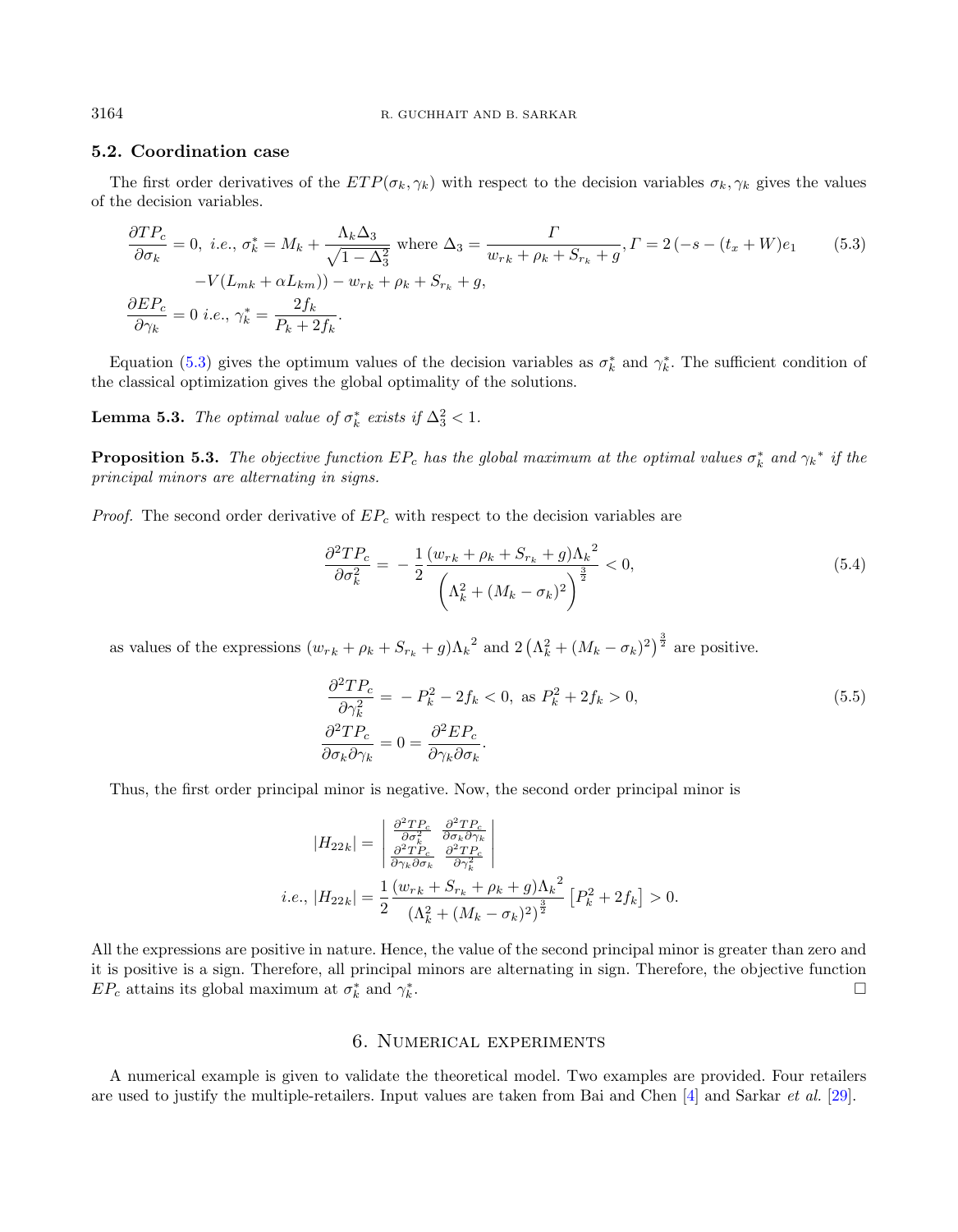| Parameters                         | Values                                                   | Parameters                                     | Values                                     |
|------------------------------------|----------------------------------------------------------|------------------------------------------------|--------------------------------------------|
| $\boldsymbol{n}$                   |                                                          | $(S_{r1}, S_{r2}, S_{r3}, S_{r4})$             | $\$(8, 7, 9, 7)/$ unit                     |
| $(\rho_1, \rho_2, \rho_3, \rho_4)$ | $$(200, 205, 208, 206)/$ unit                            | $(\Lambda_1, \Lambda_2, \Lambda_3, \Lambda_4)$ | (6.3, 6.6, 6.8, 6.2)                       |
| $(M_1, M_2, M_3, M_4)$             | $(400, 428, 340, 380)$ unit                              | $(P_1, P_2, P_3, P_4)$                         | $\{(2, 3, 5, 4)\}$                         |
| $(w_{r1}, w_{r2}, w_{r3}, w_{r4})$ | $\frac{(0.51s, 0.55s, 0.52s, 0.51s)}{\text{unit}}$ /year | $(f_1, f_2, f_3, f_4)$                         | (0.71, 0.78, 0.43, 0.65)                   |
| $(L_{1m}, L_{2m}, L_{3m}, L_{4m})$ | $(43, 42, 45, 43)$ km                                    | $(L_{m1}, L_{m2}, L_{m3}, L_{m4})$             | $(45, 46, 45, 45)$ km                      |
|                                    | $$23/$ unit                                              | (s, v)                                         | \$(80, 160)/unit                           |
| $\alpha$                           | 0.5                                                      |                                                | \$0.13/km                                  |
|                                    | $$0.5/s$ hipment                                         | (U, W)                                         | $\frac{\{(2.1,3.1)}{\text{unit emission}}$ |
| $E_c$                              | $6,000$ gallon                                           | $t_x$                                          | \$3.1/unit                                 |

<span id="page-12-1"></span><span id="page-12-0"></span>TABLE 2. Input values of parameters.

Table 3. Optimum results of the model.

| Coordination case                                  |                                         |         |              |
|----------------------------------------------------|-----------------------------------------|---------|--------------|
| Variables                                          | Optimum values                          | Results | Total profit |
| $(\sigma_1^*, \sigma_2^*, \sigma_3^*, \sigma_4^*)$ | $(398.61, 426.59, 338.74, 378.78)$ unit | $EP_c$  | \$168,806.93 |
| $(\gamma_1^*, \gamma_2^*, \gamma_3^*, \gamma_4^*)$ | (0.42, 0.34, 0.15, 0.25)                |         |              |
| Non-coordination case                              |                                         |         |              |
| Manufacturer                                       |                                         |         |              |
| $Q_m$                                              | 1,583.41 unit                           | $EP_m$  | \$103,229.40 |
| Retailer                                           |                                         |         |              |
| $(\sigma_1^*, \sigma_2^*, \sigma_3^*, \sigma_4^*)$ | $(395.97, 424.09, 336.33, 376.40)$ unit | $EP_r$  | \$66,683.77  |
| $(\gamma_1, \gamma_2, \gamma_3, \gamma_4)$         | (0.42, 0.34, 0.15, 0.25)                |         |              |

#### 6.1. Example 1

Input for Example 1 is given in Table [2.](#page-12-0)

The outputs of the Example 1 are given in Table [3.](#page-12-1)

Some data are changed from the literature due to the convergence of the numerical program. The expected total profit of the manufacturer is \$103, 229.40 and the retailers' expected total profit is \$66, 683.77. The total profit of the SCM in the coordination case is \$168, 806.93. It is seen that  $EP_r+EP_m > EP_c$  *i.e.*, the profit in the non-coordination case is more than the profit in the coordination case. This is a characteristic of a blockchain. Thus, it is concluded from the numerical results that the system supports the non-coordination policy to deal with the unreliability.

#### 6.2. Revenue sharing in coordination case

If the manufacturer shares more than 40% of the total profit with retailers, then the total profit of retailers will be more in the coordination case. Thus, the percentage of revenue sharing is  $\xi = 41\%$  of the total SCM profit with retailers. The total SCM profit is \$168, 806.93. Then, the sharing profit with retailers is  $\mathcal{E}EP_c = $69, 210.84$ . The manufacturer has \$99, 596.09 amount of profit from the SCM.

#### 6.3. Analysis of carbon emission

Total 3, 874.28 gallon carbon is emitted from the SCM for the coordination case. From this, 71.67% emission is from the production sector and 28.33% is from the transportation sector. It is seen that the production unit emits more carbon than the transportation unit. The total emission from the non-coordination case is 3, 947.53 gallons. Emission from transportation is 27.8% and from the production unit is 72.2%. The coordination case emits less carbon in nature than the non-coordination case. In both cases, the production unit emits more carbon followed by the transportation unit. In Example 1, the emission cap  $(E_c)$  was 6,000 gallon and the total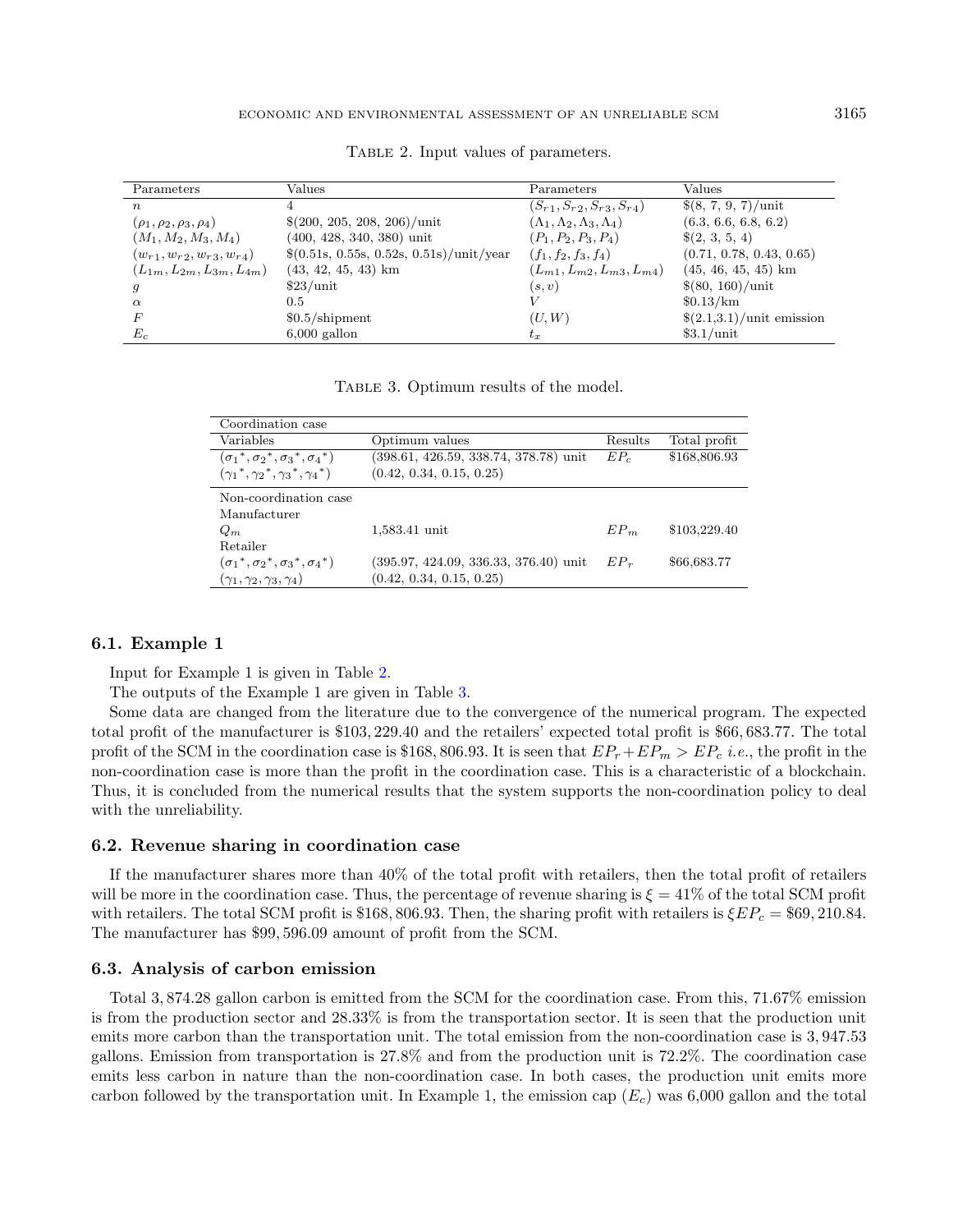| Parameters                         | Values                        | Parameters                             | Values                                   |
|------------------------------------|-------------------------------|----------------------------------------|------------------------------------------|
| $(\rho_1, \rho_2, \rho_3, \rho_4)$ | $$(210, 215, 208, 216)/$ unit | $(w_{r_1}, w_{r_2}, w_{r_3}, w_{r_4})$ | $(0.45s, 0.43s, 0.45s, 0.43s)/unit/year$ |
| (v,s)                              | \$(150,90)/unit               | E,                                     | $3,650$ gallon                           |
| $\alpha$                           | $$49/$ unit                   |                                        | $$0.5/s$ hipment                         |
| $(L_{1m}, L_{2m}, L_{3m}, L_{4m})$ | $(46, 46, 45, 43)$ km         | $(L_{m1}, L_{m2}, L_{m3}, L_{m4})$     | $(47, 45, 45, 44)$ km                    |

<span id="page-13-0"></span>Table 4. Parameters for Example 2.

emission  $TE$  is less than  $E_c$ , in both cases. Thus, the excess amount is used for trading which contributes in generating revenue.

#### 6.4. Example 2

The changed data for this example is listed in Table [4.](#page-13-0) Some data is the same as the example.

The case study has a similar result pattern as the example. In a non-coordination case, the manufacturer's profit is \$66, 111.90 and the total profit of retailers is \$93, 965.57. The total profit, in this case, is more than the profit of the coordination case. The profit of the SCM in the coordination case is \$158, 961.10. Thus, results support the non-coordination policy for the elimination of the unreliability from the system. For the revenue sharing policy of the coordination case, if the manufacturer shares more than 59% of the total profit with retailers, then the profit of retailers in coordination case will be more. Hence, the percentage is  $61\%$  i.e.,  $\xi$  158, 961.10 = \$96, 966.27 profit is shared with retailers.

The total emission in the coordination case is 3, 905.48 gallons. The emission from the production unit is 71.35% and from the transportation unit is 28.65%. For the non-coordination case, the total emission is 4, 006.00 gallons. The emission percentage from production is 72.06% whereas from transportation is 27.94%. Emission from the non-coordination case is more than the emission from the coordination case. The Carbon emission cap  $(E_c)$  in Example 2 was 3,650 gallon. Total emission TE is more than  $E_c$  in either case. Hence, the manufacturer buys the extra cap.

#### 6.5. Sensitivity analysis

The sensitivity analysis represents the sensitiveness of the key parameters for the total profit of the SCM. The analysis is studied for the manufacturer and retailer 1 for the coordination case of Example 1. Figure [2](#page-14-1) and Table [5](#page-15-1) give changes and their representation.

- Manufacturing cost is the most affected cost within a range of  $-50\%$  to  $+50\%$ . For 50% reduction of the manufacturing cost causes +36.29% more profit and the profit increases 18.12% for 25% decrements of the manufacturing cost. The positive and negative changes are similar.
- The selling price is the second most affected parameter with a wide range. The positive and negative changes are almost similar. Whenever the selling price increases 50%, then the profit increases 17.86% whereas the profit decreases 15.02% when the selling price decreases 50%, the profit increases 23.53%. Increment of the selling price of an item is profitable for both the manufacturer and retailers. At a glance, the profit decreasing rate is a little less than the profit increasing rate.
- The variable transportation cost is more sensitive than the fixed transportation cost. The fixed transportation cost has almost no changes from −50% to +50% and the changes are small. The total profit increases 3.97% for 50% decrements of the variable transportation cost. As variable cost is dependent upon the ordered quantity and collection of returned products, the manager should take care of the variable transportation cost.
- If the carbon tax rate decreases 50%, then the profit increases 3.53% and vice verse. Positive and negative percentage changes are similar. The purchasing price of the carbon cap is the next most sensitive parameter among all. Both cap purchasing price and trading price are directly proportional to the profit. Whenever the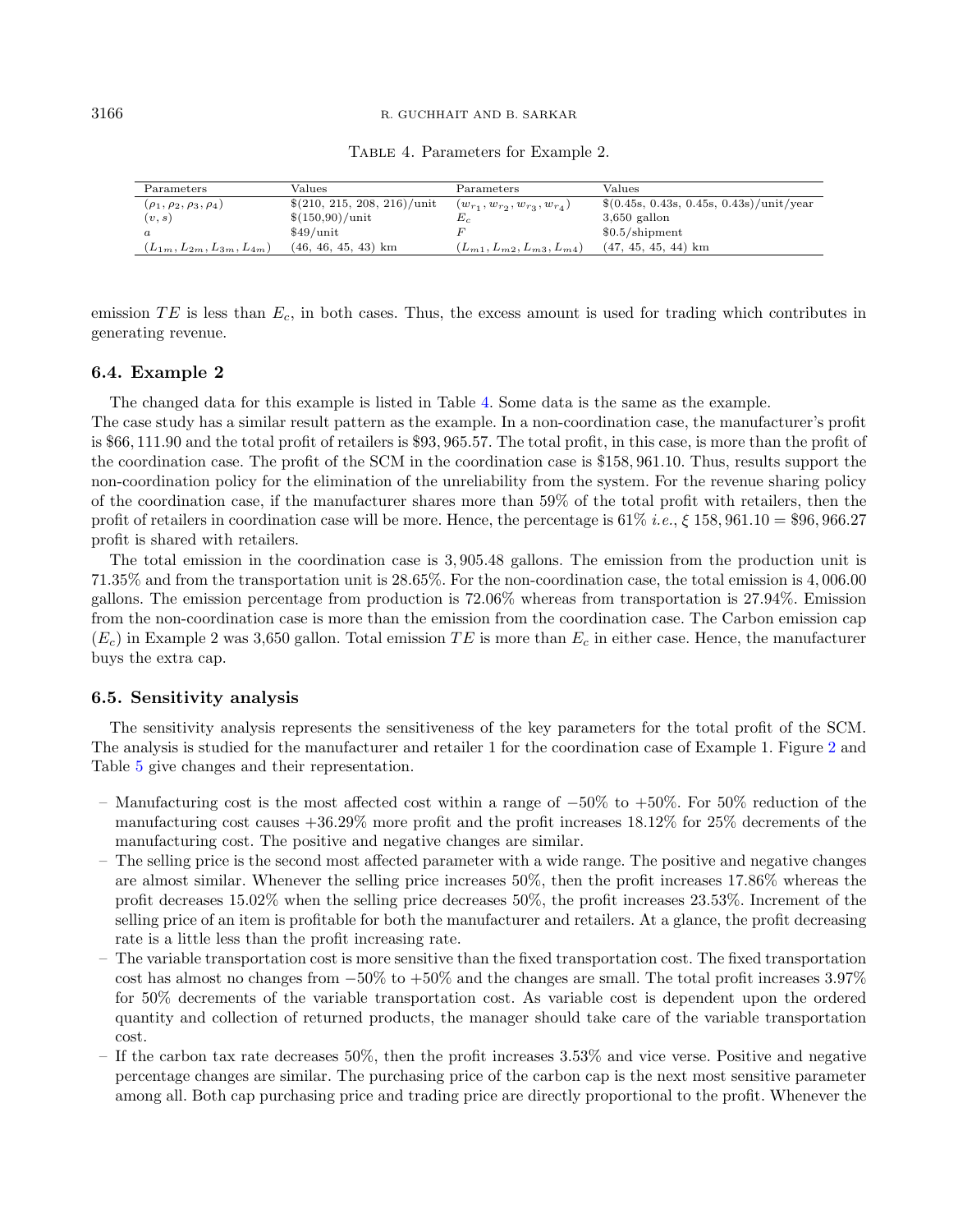

<span id="page-14-1"></span>FIGURE 2. Sensitivity analysis of the key parameters.

cap trading price increases  $+50\%$ , the profit increases 1.32%. But, the cap trading price is more sensitive rather than the cap purchasing cost.

– Other lesser sensitive parameters are holding cost, goodwill lost cost of manufacturer, shortage cost of the retailer, the service investment, and customer satisfaction. Customer satisfaction and service investment have a similar types of changes and the impact of customer satisfaction is more than the service investment.

#### 7. Managerial implications

<span id="page-14-0"></span>The results of the numerical experiments and case study imply that the non-coordination policy earns more profit than the coordination policy. This is a nice gesture to prevent unreliability within the SCM. The unreliability can be removed from the system by the decentralized system rather than the centralized system. The non-coordination policy of this study supports the decentralized secure system of blockchain to deal with the unreliability. Once the retailer passes any information towards upstream, it cannot be undone. Even if the retailer wants to change the data, the previous data still will be in the system and it cannot be erased from the system. Now, all retailers are separate body and they are not interconnected. Hence, there is no possibility of manipulation by each other. More importantly, once the data is saved in the system, it can not be undone by any means. Hence, information is secured in each block and it generates more profit for the unreliable supply chain. Industry can adapt this formula for this kind of unpleasant situation.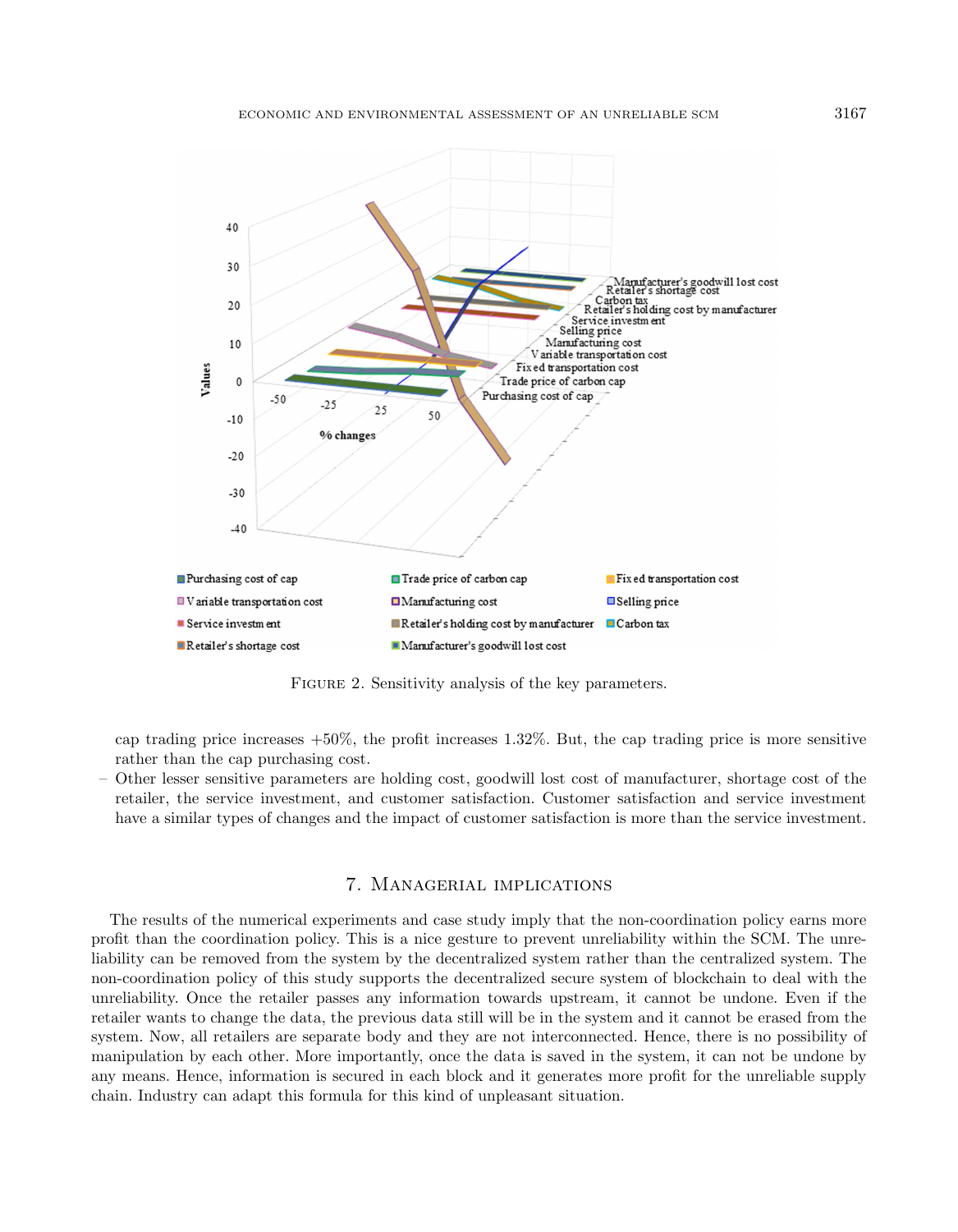| Parameters              | Percentage changes Changes in total |          | Parameters            | Percentage changes Changes in total |            |
|-------------------------|-------------------------------------|----------|-----------------------|-------------------------------------|------------|
|                         | $(in \%)$                           | profit   |                       | (in %)                              | profit     |
| Manufacturing cost      | $-50$                               | $+36.29$ | Selling price         | $-50$                               | $-23.05$   |
|                         | $-25$                               | $+18.12$ |                       | $-25$                               | $-11.65$   |
|                         | $+25$                               | $-18.04$ |                       | $+25$                               | $+11.68$   |
|                         | $+50$                               | $-35.97$ |                       | $+50$                               | $+23.37$   |
| Cap purchasing cost     | $-50$                               | $-0.03$  | Shortage cost         | $-50$                               | $+0.014$   |
|                         | $-25$                               | $-0.01$  |                       | $-25$                               | $+0.007$   |
|                         | $+25$                               | $+0.01$  |                       | $+25$                               | $-0.007$   |
|                         | $+50$                               | $+0.02$  |                       | $+50$                               | $-0.014$   |
| Trade price of          | $-50$                               | $-1.32$  | Carbon tax            | $-50$                               | $+3.53$    |
| carbon limit            | $-25$                               | $-0.66$  |                       | $-25$                               | $+1.76$    |
|                         | $+25$                               | $+0.66$  |                       | $+25$                               | $-1.76$    |
|                         | $+50$                               | $+1.32$  |                       | $+50$                               | $-3.53$    |
| Fixed Transportation    | $-50$                               | $-0.19$  | Holding cost          | $-50$                               | $+0.009$   |
| cost                    | $-25$                               | $-0.09$  |                       | $-25$                               | $+0.005$   |
|                         | $+25$                               | $+0.09$  |                       | $+25$                               | $-0.005$   |
|                         | $+50$                               | $+0.17$  |                       | $+50$                               | $-0.005$   |
| Variable Transportation | $-50$                               | $+3.97$  | Service investment    | $-50$                               | $+0.00007$ |
| cost                    | $-25$                               | $+1.96$  |                       | $-25$                               | $+0.00003$ |
|                         | $+25$                               | $-1.96$  |                       | $+25$                               | $-0.00002$ |
|                         | $+50$                               | $-3.97$  |                       | $+50$                               | $-0.00004$ |
| Goodwill lost cost      | $-50$                               | $+0.17$  | Customer satisfaction | $-50$                               | $+0.00009$ |
|                         | $-25$                               | $+0.08$  |                       | $-25$                               | $+0.00004$ |
|                         | $+25$                               | $-0.08$  |                       | $+25$                               | $-0.00003$ |
|                         | $+50$                               | $-0.16$  |                       | $+50$                               | $-0.00006$ |

<span id="page-15-1"></span>Table 5. Sensitivity analysis of key parameters with respect to the expected total profit.

Besides, the revenue sharing policy for the coordination case helps retailers to be tied in the SCM cooperation. As results show that the non-coordination policy has more profit than the coordination policy. Thus, when the system does business via coordination policy, retailers may not cooperate with the manufacturer. Because the coordination policy has less profit with more security. To attract retailers for the coordination policy, the revenue sharing policy is beneficial. Even, the shared profit with retailers in the coordination policy is more than the non-coordination policy. This implies that retailers will always choose to stay with the manufacturer in either way. This makes the system more reliable for coordination policy. Thus, the manufacturer can choose the best policy of business based on the situation for a long-term business relationship.

# 8. Conclusions and future works

<span id="page-15-0"></span>This study discussed an unreliable issue and its perspectives within an SCM. Unreliable multiple retailers created information asymmetry in the system and the manufacturer tried to solve this unpleasant circumstance to save profit. Results proved that the manufacturer succeeds to save profit and SCM collaboration in either way. For non-coordination case provided more profit by securing the information. These features of blockchain technology prevented the propagation of information asymmetry throughout the SCM. The manufacturer saved the coordination policy strategically by using revenue sharing with retailers. However, if retailers did not agree to the non-cooperation policy by any means, the coordination policy saved the SCM. The revenue-sharing strategy of the coordination policy of the SCM shared profit with retailers. This kept retailers stuck with the VMI policy instead of moving towards the traditional policy. Thus, the VMI policy of the manufacturer to deal with the unreliability was appropriate for both cases of coordination and non-coordination. Overall, the non-coordination policy is the better match for dealing with the unreliability issue in terms of information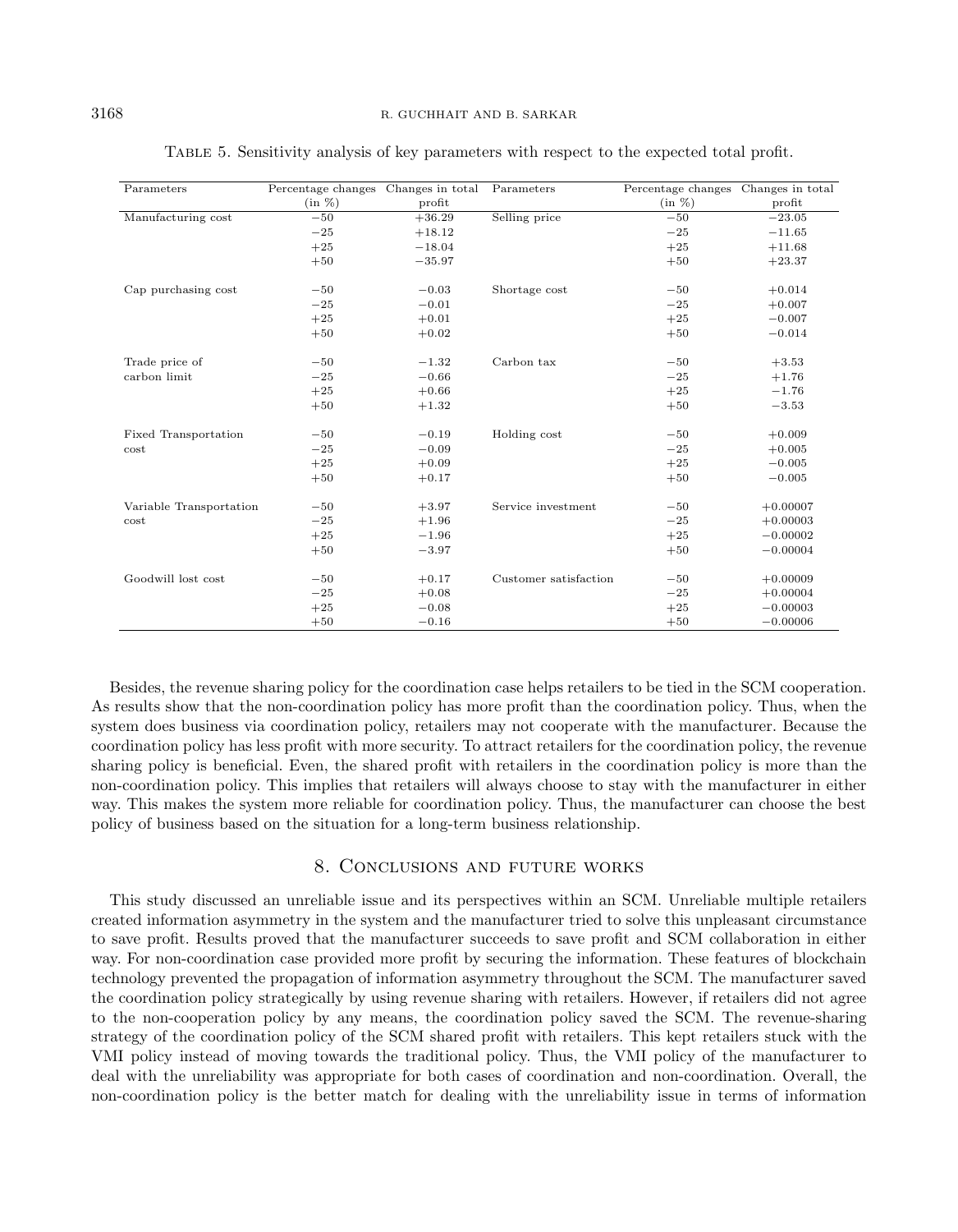<span id="page-16-20"></span><span id="page-16-2"></span>asymmetry. This study can be extended by using robust optimization. The mathematical model can be solved by using the game strategy for the non-coordination case. The advertisement policy is one of the game-changer for any business. The advertising has a great influence over the local customers for any specific kind of products. Thus, this study can be extended by using multi-product different advertisement policies.

<span id="page-16-21"></span><span id="page-16-15"></span><span id="page-16-7"></span>Acknowledgements. This work was supported (in part) by the Yonsei University Research Fund (Post Doc. Researcher Supporting Program) of 2020 (project no.: 2020-12-0136). The work is supported by the National Research Foundation of Korea (NRF) grant, funded by the Korea Government (MSIT) (NRF-2020R1F1A1064460).

# **REFERENCES**

- <span id="page-16-18"></span><span id="page-16-11"></span><span id="page-16-4"></span>[1] M.A.M. Abdel-Aal and S.Z. Selim, Robust optimization for selective newsvendor problem with uncertain demand. Comput. Indus. Eng. 135 (2019) 838–854.
- <span id="page-16-1"></span>[2] T.K. Agarwal, V. Kumar, R. Pal, L. Wang and Y. Chen, Blockchain-based framework for supply chain traceability: A case example of textile and clothing industry. Comp. Indust. Eng. 154 (2021) 107130.
- <span id="page-16-6"></span>[3] N.N. Ahamed and P. Karthikeyan, A reinforcement learning integrated in heuristic search method for self-driving vehicle using blockchain in supply chain management. Int. J. Intell. Net. 1 (2020) 92–101.
- <span id="page-16-16"></span>[4] Q. Bai and M. Chen, The distributionally robust newsvendor problem with dual sourcing under carbon tax and cap-and-trade regulations. Comput. Indust. Eng. 98 (2016) 260–274.
- <span id="page-16-8"></span>[5] E. Bazan, M.Y. Jaber, S. Zanoni and L.E. Zavanella, Vendor managed inventory (VMI) with consignment stock (CS) agreement for a two-level supply chain with an imperfect production process with/without restoration interruptions. Int. J. Prod. Econ. 157 (2014) 289–301.
- <span id="page-16-10"></span>[6] Y. Fan, M. Wang and L. Zhao, Production-inventory and emission reduction investment decision under carbon cap-and-trade policy. RAIRO: OR 52 (2018) 1043–1067.
- <span id="page-16-19"></span>[7] G. Gallego and I. Moon, The distribution free newsboy problem: Review and extensions. J. Oper. Res. Soc. 44 (1993) 825–834.
- <span id="page-16-12"></span>[8] S.K. Ghosh, M.R. Seikh and M. Chakraborty, Analyzing a stochastic dual-channel supply chain under consumers' low carbon preferences and cap-and-trade regulation. Comp. Indus. Eng. 149 (2020) 106765.
- <span id="page-16-0"></span>[9] R. Guchhait, M. Sarkar, B. Sarkar and S. Pareek, Single-vendor multi-buyer game theoretic model under multi-factor dependent demand. Int. J. Inv. Res. 4 (2017) 303–332.
- <span id="page-16-9"></span>[10] R. Guchhait, S. Pareek and B. Sarkar, Application of distribution-free approach in integrated and dual-channel supply chain under buyback contract. Handbook of Research on Promoting Business Process Improvement Through Inventory Control Techniques, edited by Nita H. Shah and Mandeep Mittal, IGI Global, USA, (2018) 388–426.
- <span id="page-16-5"></span>[11] R. Guchhait, S. Pareek and B. Sarkar, How does a radio frequency identification optimize the profit in an unreliable supply chain management? Mathematics 7 (2019) 1–19.
- <span id="page-16-13"></span>[12] J. Heydari and M. Ghasemi, A revenue sharing contract for reverse supply chain coordination under stochastic quality of returned products and uncertain remanufacturing capacity. J. Clean. Prod. 197 (2018) 607–615.
- <span id="page-16-14"></span>[13] J. Ji, Z. Zhang and L. Yang, Comparisons of initial carbon allowance allocation rules in an O2O retail supply chain with the cap-and-trade regulation. Int. J. Prod. Econ. 187 (2017) 68–84.
- <span id="page-16-17"></span>[14] Y. Karimian, A. Mirzazadeh, S.H. Pasandideh and M. Namakshenas, A geometric programming approach for a vendor managed inventory of a multiretailer multi-item EPQ model. RAIRO: OR 54 (2020) 1401–1418.
- <span id="page-16-22"></span>[15] C. Kegui, W. Xinyu, H. Min and R. Liang, Monitoring strategies of enterprise's emission reduction with asymmetric information. RAIRO: OR 55 (2021) S2455–S2470.
- <span id="page-16-3"></span>[16] M. Lashgari, A.A. Taleizadeh and A. Ahmadi, Partial up-stream advanced payment and partial down-stream delayed payment in a three-level supply chain. Ann. Oper. Res. 238 (2016) 329–354.
- [17] H. Li, M. Shang, X. Qin, R. Li and Y. Tan, Optimal cap setting and pricing in supply chains under vertical-horizontal cooperation and cap-and-trade regulation. RAIRO: OR 55 (2021) S2487–S2508.
- [18] I. Moon, E. Sin and B. Sarkar, Min-max distribution free continuous review model with a service level constraint and variable lead time. Int. J. Manag. Sci. Eng. Manag. 14 (2019) 113–123.
- [19] S.K. Mukhopadhyay, D.Q. Yao and X.Y. Yue, Information sharing of value-adding retailer in a mixed channel hi-tech supply chain. J. Busi. Res. 61 (2008) 950–958.
- [20] S.K. Mukhopadhyay, X. Zhu and X. Yue, Optimal contract design for mixed channels under information asymmetry. Prod. Oper. Manag. 17 (2009) 641–650.
- [21] S.K. Mukhopadhyay, X. Yue and X. Zhu, A Stackelberg model of pricing of complementary goods under information asymmetry. Int. J. Prod. Econ. 134 (2011) 424–433.
- [22] M. Noori-Daryan, A.A. Taleizadeh and K. Govindan, Joint replenishment and pricing decisions with different freight modes considerations for a supply chain under a composite incentive contract. J. Oper. Res. Soc. 69 (2017) 876–894.
- [23] E. Rezaei, M.M. Paydar and A.S. Safaei, Customer relationship management and new product development in designing a robust supply chain. RAIRO: OR 54 (2020) 369–391.